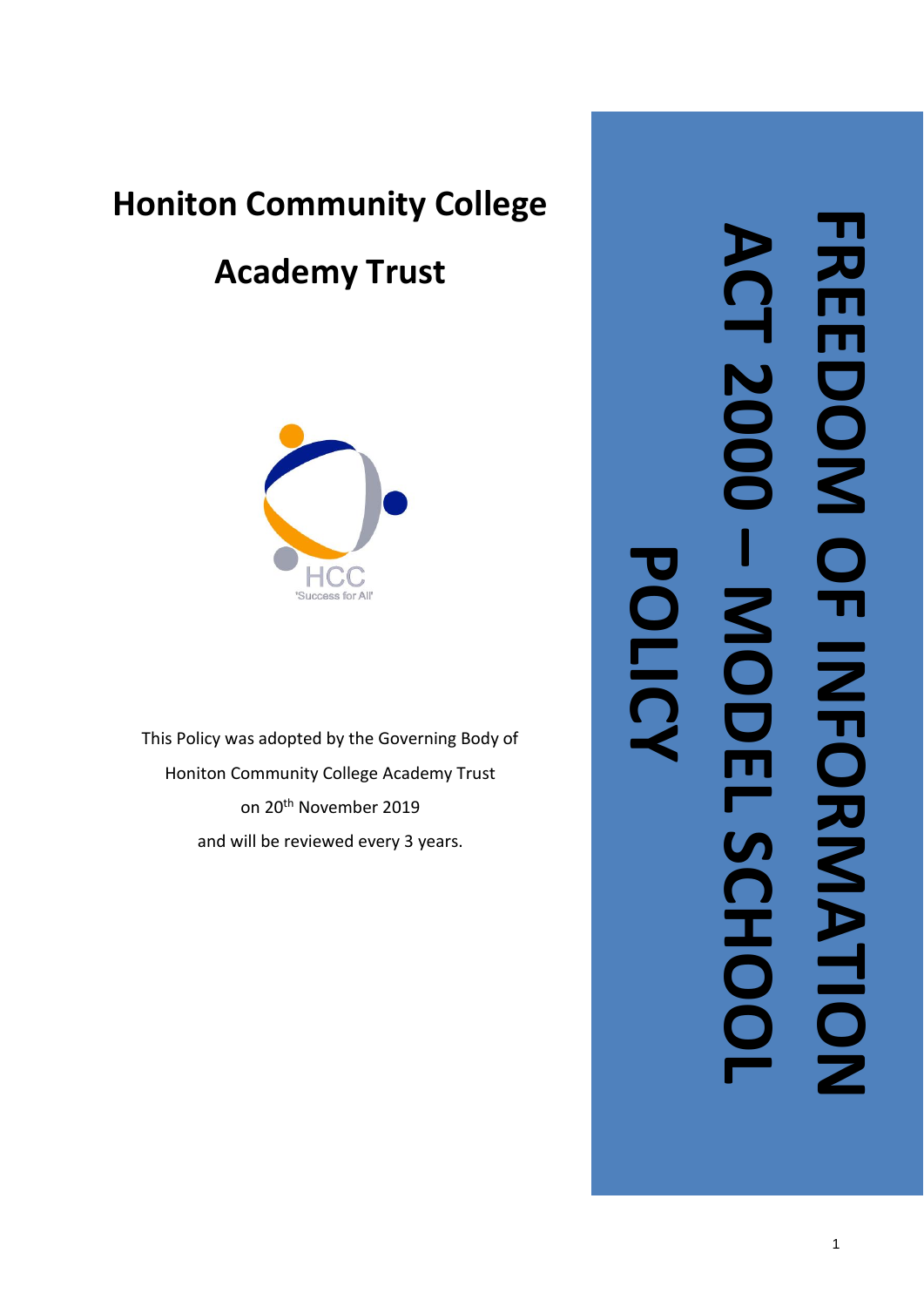# HONITON COMMUNITY COLLEGE ACADEMY TRUST



# **Freedom of Information Act 2000. Model School Policy**

# **Explanatory Notes**

Governing bodies are responsible for ensuring that schools comply with the Freedom of Information Act 2000 (FoIA). Some aspects, such as charging are at the discretion of the governing body.

Schools should add their own text wherever there are italics or square brackets. Appendices  $1 - 3$  are taken directly from the DfE Guide for Maintained Schools (adapted as appropriate). Appendix 5, Standard Letters should be amended and used as appropriate.

This document is available complete or in sections on the Staffordshire Learning Net under School [Administration > Data Protection and Freedom of Information.](http://education.staffordshire.gov.uk/SchoolAdministration/DataProtectionFreedomInformation)

- 1. [Introduction](#page-1-0)
- 2. [Background](#page-2-0)
- 3. [Scope](#page-2-1)
- 4. [Obligations and Duties](#page-2-2)
- 5. [Publication Scheme](#page-3-0)
- 6. [Dealing with Requests](#page-3-1)
- 7. [Exemptions](#page-3-2)
- 8. [Public Interest Test](#page-3-3)
- 9. [Charging](#page-3-4)
- 10. [Responsibilities](#page-4-0)
- 11. [Complaints](#page-4-1)

Appendix 1. Procedure for Dealing with Requests

- Appendix 2. Exemptions
- Appendix 3. Applying the Public Interest Test
- Appendix 4. Charging
- <span id="page-1-0"></span>Appendix 5. Standard Letters

# **1. Introduction**

Honiton Community College is committed to the Freedom of Information Act 2000 and to the principles of accountability and the general right of access to information, subject to legal exemptions. This policy outlines our response to the Act and a framework for managing requests.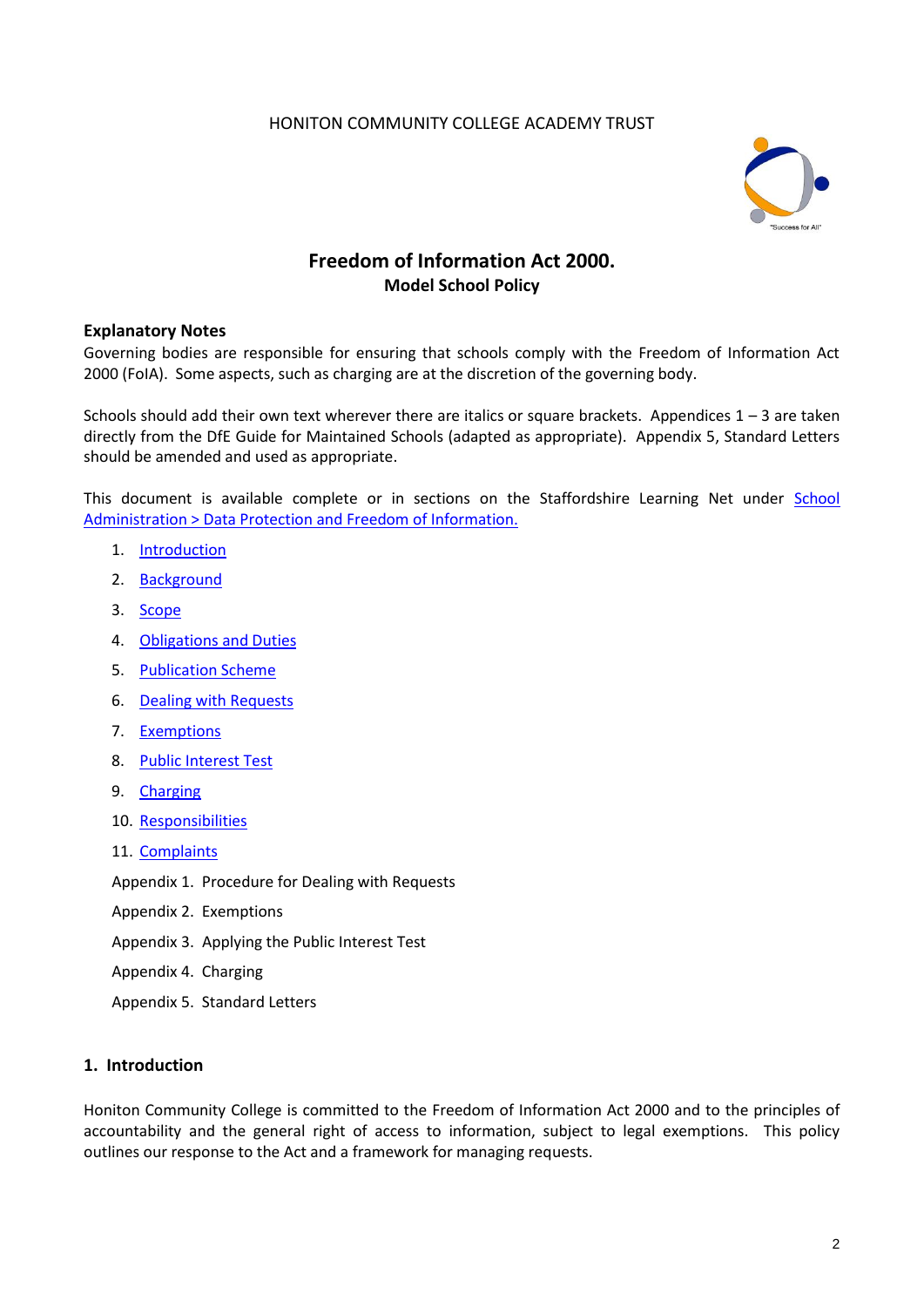# <span id="page-2-0"></span>**2. Background**

The Freedom of Information Act 2000 (FoI) came fully into force on January 1st 2005. Under the Act, any person has a legal right to ask for access to information held by the school. They are entitled to be told whether the school holds the information, and to receive a copy, subject to certain exemptions.

The information which the school routinely makes available to the public is included in the Publication Scheme. Requests for other information should be dealt with in accordance with the statutory guidance. While the Act assumes openness, it recognises that certain information is sensitive. There are exemptions to protect this information.

The Act is fully retrospective, so that any past records which the school holds are covered by the Act. The DfE has issued a Retention Schedule produced by the Records Management Society of Great Britain, to guide schools on how long they should keep school records. It is an offence to wilfully conceal, damage or destroy information in order to avoid responding to an enquiry, so it is important that no records that are the subject of an enquiry are amended or destroyed.

Requests under FoI can be addressed to anyone in the school; so all staff need to be aware of the process for dealing with requests. Requests must be made in writing, (including email), and should include the enquirers name and correspondence address, and state what information they require. They do not have to mention the Act, nor do they have to say why they want the information. There is a duty to respond to all requests, telling the enquirer whether or not the information is held, and supplying any information that is held, except where exemptions apply. There is no need to collect data in specific response to an FoI enquiry. There is a time limit of 20 days excluding school holidays for responding to the request.

For further information and guidance, see [https://ico.org.uk/for-organisations/guide-to-freedom-of](https://ico.org.uk/for-organisations/guide-to-freedom-of-information/what-is-the-foi-act/)[information/what-is-the-foi-act/.](https://ico.org.uk/for-organisations/guide-to-freedom-of-information/what-is-the-foi-act/)

# <span id="page-2-1"></span>**3. Scope**

The FoI Act joins the Data Protection Act and the Environmental Information Regulations as legislation under which anyone is entitled to request information from the school.

Requests for personal data are still covered by the Data Protection Act. (DPA). Individuals can request to see what information the school holds about them. This is known as a Subject Access Request, and must be dealt with accordingly.

Requests for information about anything relating to the environment – such as air, water, land, the natural world or the built environment and any factor or measure affecting these – are covered by the Environmental Information Regulations (EIR). They also cover issues relating to Health and Safety. For example queries about chemicals used in the school or on school land, phone masts, car parks etc. would all be covered by the EIR. Requests under EIR are dealt with in the same way as those under FoIA, but unlike FoIA requests, they do not need to be written and can be verbal.

If any element of a request to the school includes personal or environmental information, these elements must be dealt with under DPA or EIR. Any other information is a request under FoIA, and must be dealt with accordingly.

# <span id="page-2-2"></span>**4. Obligations and Duties**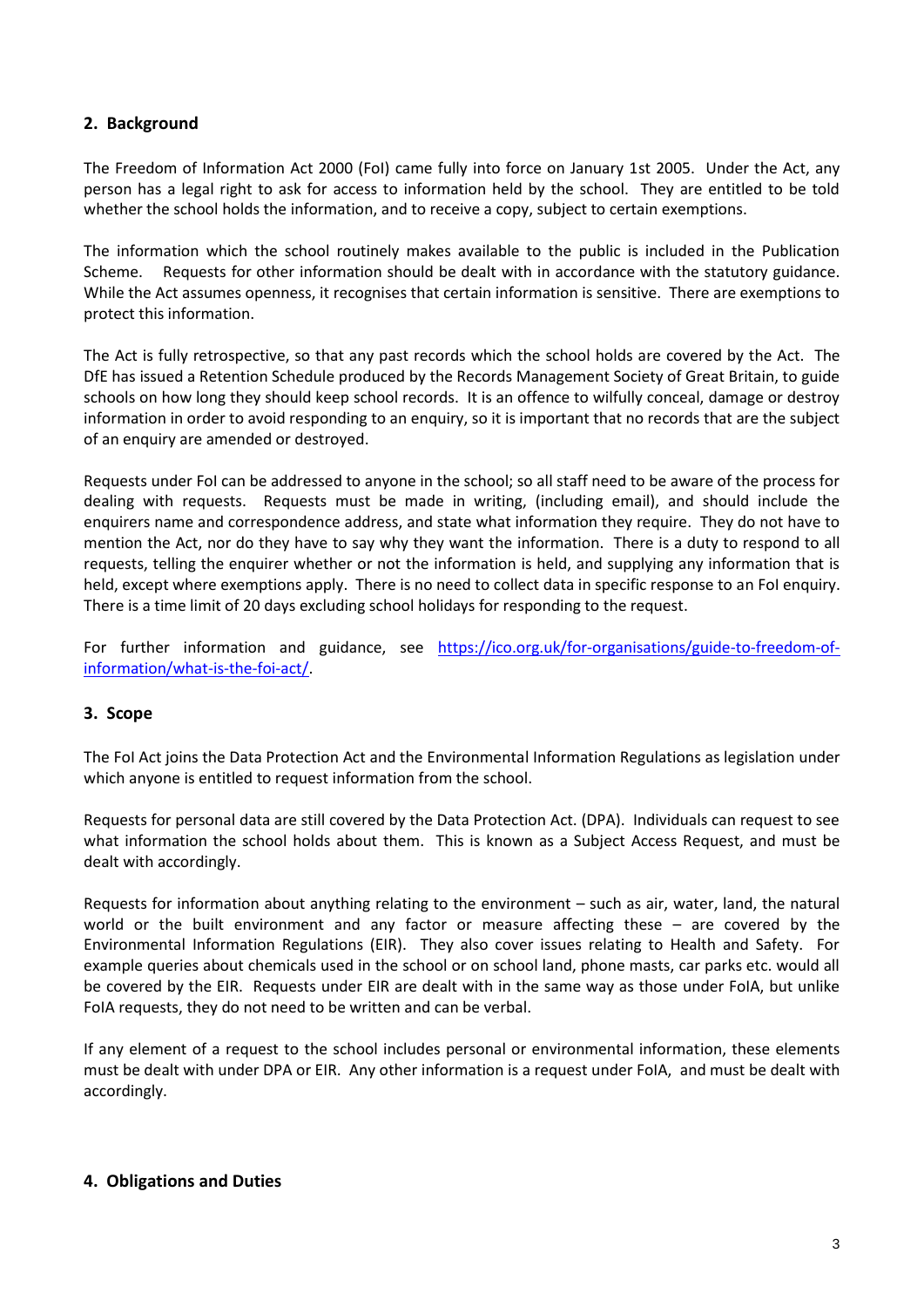The school recognises its duty to

- provide advice and assistance to anyone requesting information. *We will respond to straightforward verbal requests for information, and will help enquirers to put more complex verbal requests into writing so that they can be handled under the Act.*
- tell enquirers whether or not we hold the information they are requesting (the duty to confirm or deny), and provide access to the information we hold in accordance with the procedures laid down in Appendix 1.

# <span id="page-3-0"></span>**5. Publication Scheme**

Honiton Community College has adopted the Model Publication Scheme for Schools approved by the Information Commissioner.

The Publication Scheme and the materials it covers will be readily available from the College office. It will also be published on our website [www.honitoncommunitycollege.devon.sch.uk](http://www.honitoncommunitycollege.devon.sch.uk/)

# <span id="page-3-1"></span>**6. Dealing with Requests**

We will respond to all requests in accordance with the procedures laid down in Appendix 1.

We will ensure that all staff are aware of the procedures.

# <span id="page-3-2"></span>**7. Exemptions**

Certain information is subject to either absolute or qualified exemptions. The exemptions are listed in Appendix 2.

When we wish to apply a qualified exemption to a request, we will invoke the public interest test procedures to determine if public interest in applying the exemption outweighs the public interest in disclosing the information.

We will maintain a register of requests where we have refused to supply information, and the reasons for the refusal. The register will be retained for 5 years.

# <span id="page-3-3"></span>**8. Public Interest Test**

Unless it is in the public interest to withhold information, it has to be released. We will apply the Public Interest Test before any qualified exemptions are applied. For information on applying the Public Interest Test see Appendix 3.

# <span id="page-3-4"></span>**9. Charging**

We reserve the right to refuse to supply information where the cost of doing so exceeds the statutory maximum.

*Governing bodies may choose to charge a fee for complying with requests for information under FOI. The fees must be calculated according to FoI regulations, (see Appendix 4) and the person notified of the charge before information is supplied. It is recommended that schools respond to most requests free of charge, and only charge where significant costs are incurred.*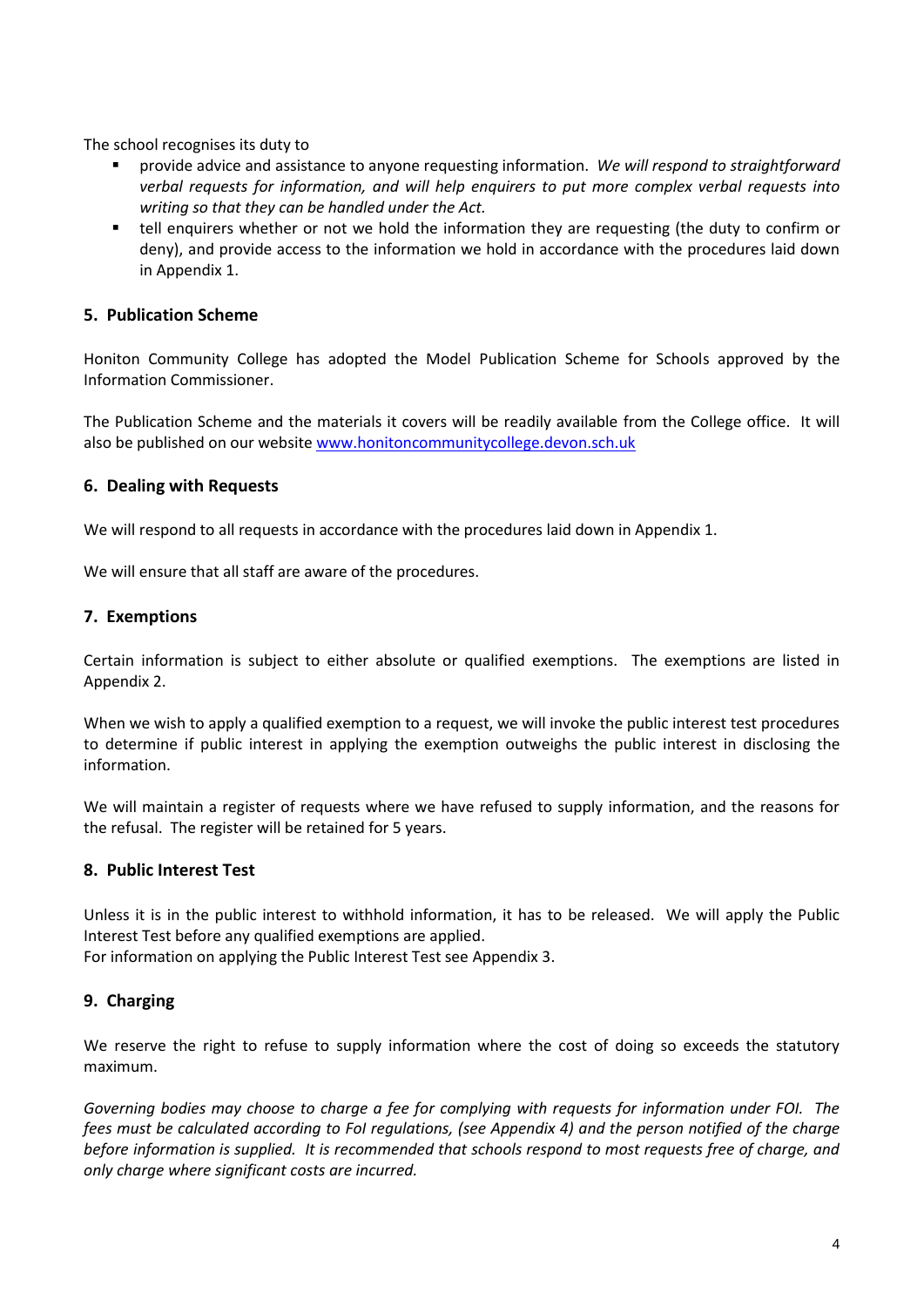*You can calculate the costs, taking account of staff time, as well as direct costs, but if the total is less than the statutory maximum, you can only charge the direct costs (e.g. printing, postage etc.) If the cost exceeds the statutory maximum you do not have to respond, but may choose to do so, either charging for time and direct costs or not. It is good practice to contact the enquirer, and see if they wish to reduce the request, thus reducing the time and costs to below the maximum.*

*If you are considering charging it is important to read "How Much Can I charge?" on p.8, and Appendix 4, to understand exactly what can be included.*

# <span id="page-4-0"></span>**10. Responsibilities**

*Governing bodies are advised to delegate the day-to-day responsibility for compliance with the FoIA to the Principal*

*Consider nominating a member of staff to coordinate enquiries and be a point of reference for advice and training.*

# <span id="page-4-1"></span>**11. Complaints**

Any comments or complaints will be dealt with through the school's normal complaints procedure.

We will aim to determine all complaints within 5 working days of receipt.We will publish information on our success rate in meeting this target. The school will maintain records of all complaints and their outcome.

If on investigation the school's original decision is upheld, then the school has a duty to inform the complainant of their right to appeal to the Information Commissioner's office.

Appeals should be made in writing to the Information Commissioner's office. They can be contacted at:

FOI/EIR Complaints Resolution **Information Commissioner's Office** Wycliffe House, Water Lane Wilmslow Cheshire, SK9 5AF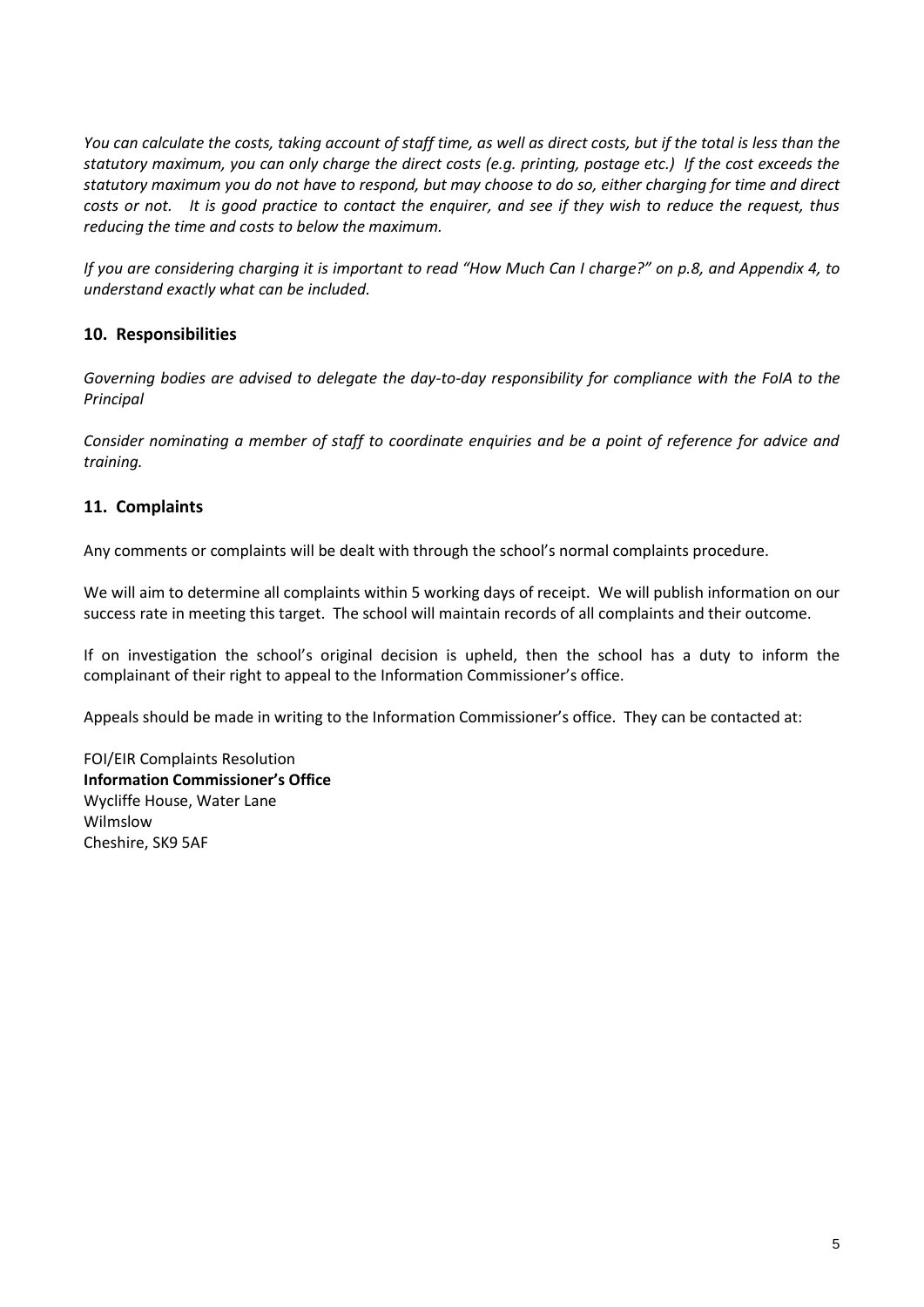# **Appendix 1 Procedure for Dealing with Requests**

*Note: This Appendix is adapted from the DfE Guide for Maintained Schools on Full Implementation from January 2005, with the exception of paras 17-21 which have been changed to reflect amended guidance.*

1. To handle a request for information the governing body or delegated person will need to ask themselves a series of questions. These are set out below and shown on pages 12-13 as process maps.

# **Is it a FOI request for information?**

- 2. A request for information may be covered by one, or all, of three information rights:
	- Data Protection Enquiries (or subject access requests) are ones where the enquirer asks to see what personal information the school holds about the enquirer. If the enquiry is a Data Protection request, follow your existing school DPA guidance.
	- Environmental Information Regulations enquiries are ones which relate to air, water, land, natural sites, built environment, flora and fauna, and health, and any decisions and activities affecting any of these. These could therefore include enquiries about recycling, phone masts, school playing fields, car parking etc. If the enquiry is about environmental information, follow the guidance on the IC's website or the DEFRA website.
	- FOI enquiries are concerned with all other information and the reasoning behind decisions and policies. The request does not have to mention the FOI Act. All requests for information that are not data protection or environmental information requests are covered by the FOI Act.

# **Is this a valid FOI request for information?**

- 3. An FOI request should:
	- Be **in writing**, including email;
	- **State the enquirer's name and correspondence address** (email addresses are allowed);
	- **Describe the information requested** there must be enough information to be able to identify and locate the information<sup>1</sup>; and
	- Not be covered by one of the other pieces of legislation.
- 4. Verbal enquiries are not covered by the FOI Act. Such enquiries can be dealt with where the enquiry is relatively straightforward and can be dealt with satisfactorily. However, for more complex enquiries, and to avoid disputes over what was asked for, you should ask the enquirer to put the request in writing or email, when the request will become subject to FOI.

# **Does the school hold the information?**

- 5. "Holding" information means information relating to the business of the school:
	- The school has **created**, or
	- The school has **received from another** body or person, or
	- **Held by another** body **on** the **school's behalf**.
- 6. Information means both hard copy and digital information, including email.

<sup>&</sup>lt;sup>1</sup>In cases where the enquiry is ambiguous assist the enquirer to describe more clearly the information requested. Where possible, establish direct contact. The aim is to clarify the nature of the information requested and not to determine the aims or motivation of the enquirer. If you notify the enquirer that you need further information to enable you to answer, you do not have to deal with the request until the further information is received. The response time limit starts from the date this is received.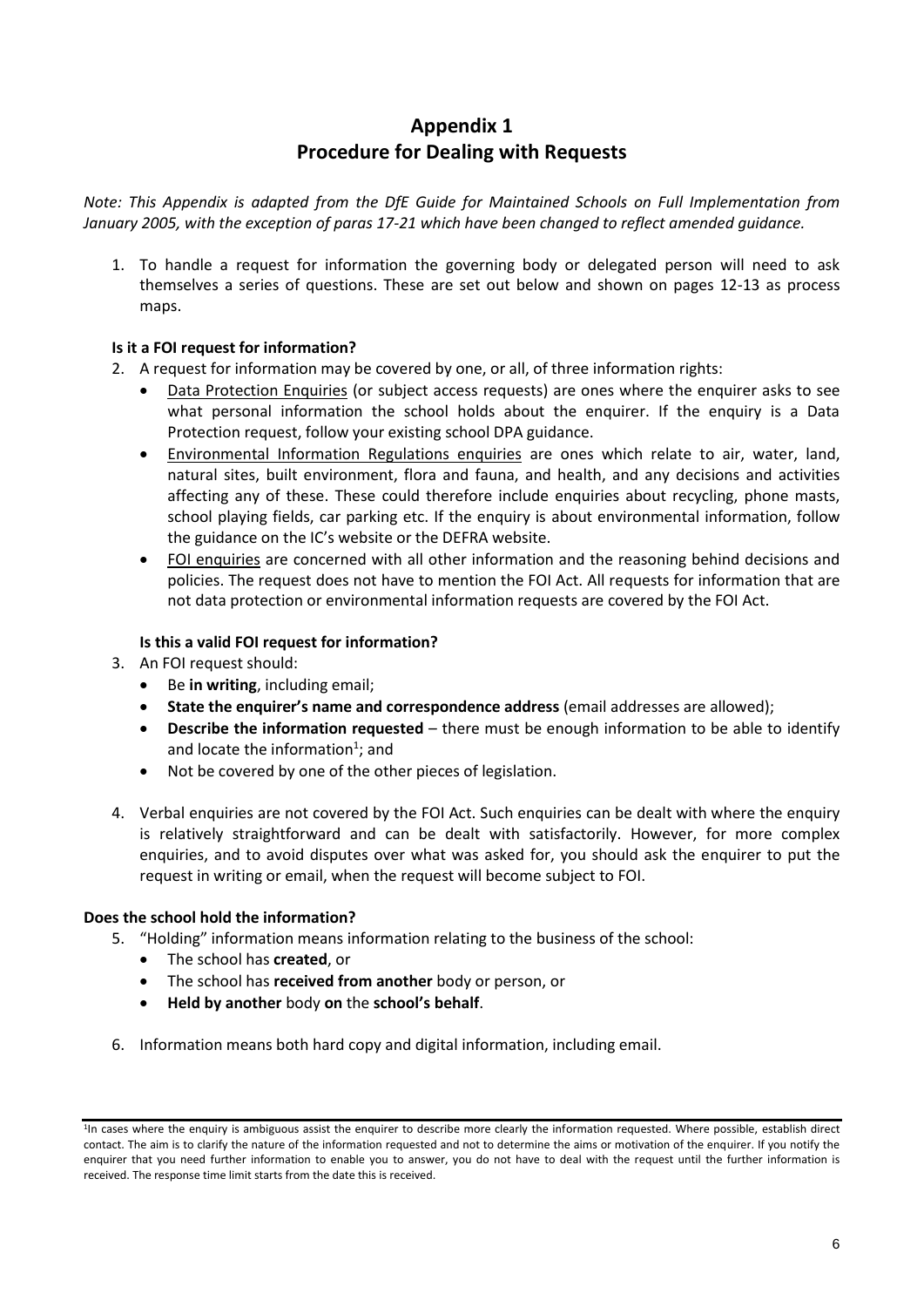7. If the school does not hold the information, you do not have to create or acquire it just to answer the enquiry, although a reasonable search should be made before denying that you have got information the school might be expected to hold.

#### **Has the information requested already been made public?**

8. If the information requested is already in the public domain, for instance through your Publication Scheme or on your website, direct the enquirer to the information and explain how to access it.

#### **Is the request vexatious or manifestly unreasonable or repeated?**

9. The Act states that there is no obligation to comply with vexatious requests. This is taken to mean a request which is designed to cause inconvenience, harassment or expense rather than to obtain information, and would require a substantial diversion of resources or would otherwise undermine the work of the school<sup>2</sup>. This however does not provide an excuse for bad records management.

#### **Can the school transfer a request to another body?**

10. If the information is held by another public authority, such as your local authority, first check with them they hold it, then transfer the request to them. You must notify the enquirer that you do not hold the information and to whom you have transferred the request. You should answer any parts of the enquiry in respect of information your school does hold.

#### **Could a third party's interests be affected by disclosure?**

- 11. Consultation of third parties may be required if their interests could be affected by release of the information requested, and any such consultation may influence the decision. You do not need to consult where you are not going to disclose the information because you will be applying an exemption.
- 12. Consultation will be necessary where:
	- Disclosure of information may affect the legal rights of a third party, such as the right to have certain information treated in confidence or rights under Article 8 of the European Convention on Human Rights;
	- The views of the third party may assist you to determine if information is exempt from disclosure, or
	- The views of the third party may assist you to determine the public interest.

#### **Does an exemption apply?**

- 13. The presumption of the legislation is that you will disclose information unless the Act provides a specific reason to withhold it. There are more than 20 exemptions. They are set out in Appendix 2 and are mainly intended to protect sensitive or confidential information.
- 14. Only where you have real concerns about disclosing the information should you look to see whether an exemption might apply. Even then, where the potential exemption is a qualified exemption, you need to consider the public interest test to identify if the public interest in applying the exemption outweighs the public interest in disclosing it. Therefore, unless it is in the public interest to withhold the information, it has to be released. Appendix 3 contains guidance on conducting a public interest test.

<sup>2</sup> It is not intended to include otherwise valid requests in which the applicant may make complaints or vent frustrations. In addition, you do not have to comply with repeated identical or substantially similar requests from the same applicant unless a "reasonable" interval has elapsed between requests.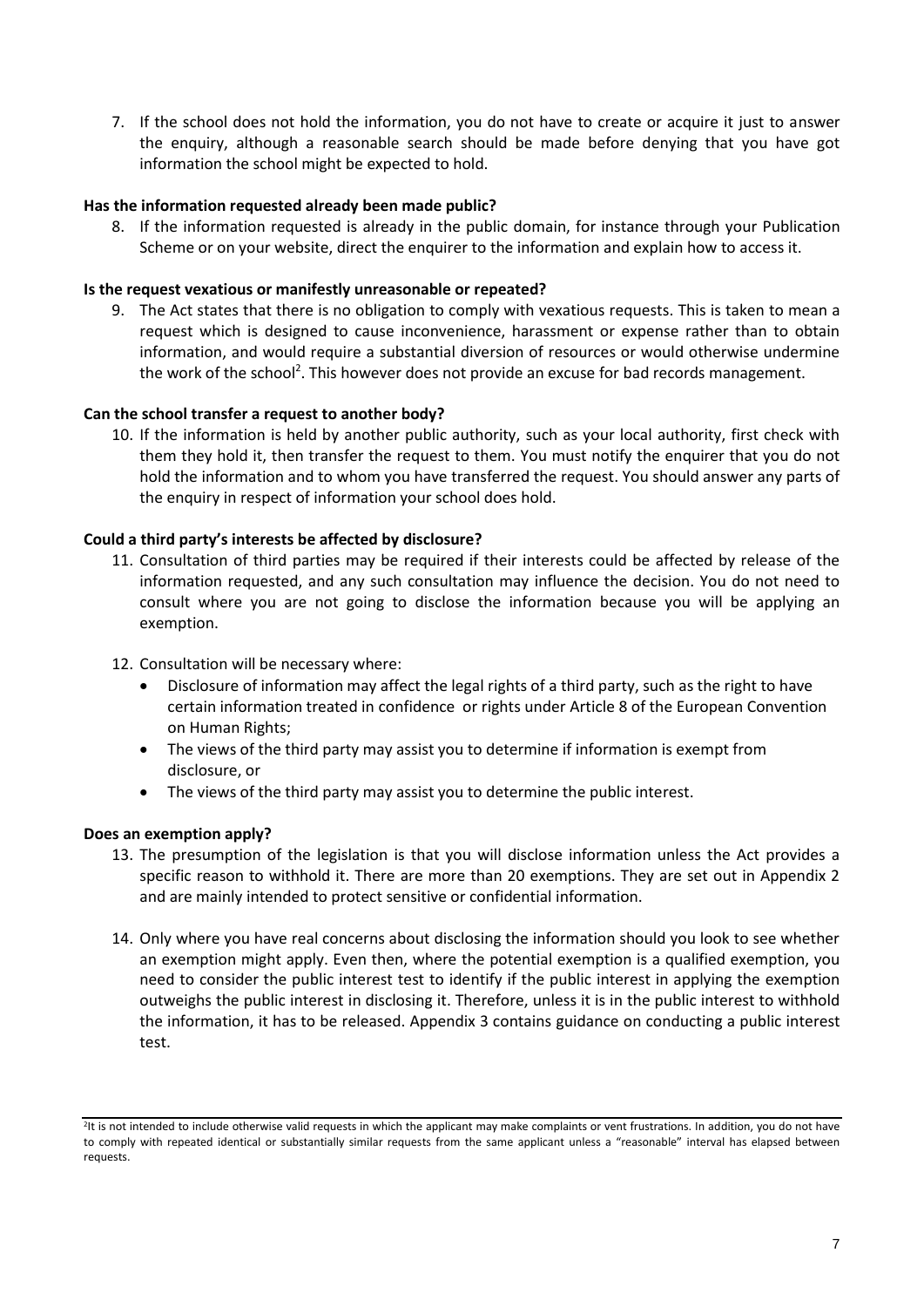#### **What if the request is for personal information?**

15. Personal information requested by the subject of that information is exempt under the FOI Act as such information is covered by the Data Protection Act. Individuals must, therefore, continue to make a 'subject access request' under the Data Protection Act if they wish to access such information.

#### **What if the details contain personal information?**

16. Personal information requested by third parties is also exempt under the FOI Act where release of that information would breach the Data Protection Act. If a request is made for a document (e.g. Governing Body minutes) which contains personal information whose release to a third party would breach the Data Protection Act, the document may be issued by blanking out the relevant personal information as set out in the redaction procedure. The procedure for redaction is here<sup>3</sup>.

#### **How much can we charge?**

- 17. The Act allows governing bodies to charge for providing information. For further information, see Appendix 4
- 18. The first step is to determine if the threshold (currently £450) would be exceeded. Staff costs should be calculated at £25 per hour. You can take account of the costs of determining if the information is held, locating and retrieving the information, and extracting the information from other documents. You cannot take into account the costs involved in determining whether information is exempt.
- 19. If a request would cost less than the appropriate limit, (currently £450) the school can only charge for the cost of informing the applicant whether the information is held, and communicating the information to the applicant (e.g. photocopying, printing and postage costs). If a request would cost more than the appropriate limit, (£450) the school can turn the request down, answer and charge a fee, or answer and waive the fee. If it decides to charge a fee, and does not have other powers to do so, it can charge on the basis of the costs outlined in Appendix 4.
- 20. Schools will however wish to consider whether calculating the cost of the fee outweighs the cost of providing the information. In practice we recommend that schools respond to straightforward enquiries free of charge and charge where the costs are significant.
- 21. If you are going to charge you must send the enquirer a fees notice and so not have to comply with the request until the fee has been paid. Appendix 4 gives more information on charging.

#### **Is there a time limit for replying to the enquirer?**

22. Compliance with a request must be prompt and certainly within the legally prescribed limit of 20 working days, excluding school holidays. <sup>4</sup> Failure to comply could result in a complaint to the Information Commissioner. The response time starts from the time the request is received. Where you have asked the enquirer for more information to enable you to answer, the 20 days start time begins when this further information has been received.

<sup>3</sup> the procedure for redaction is:

i) Mask the passages which are not to be disclosed and photocopy; ii) annotate in the margin against each blank passage, the exemption and section of the Act under which this passage is exempt.; iv) explain in the covering letter that the relevant exemptions are marked in the attachments and in the case of non-absolute exemptions, how the public interest test has been considered.

On no account must you use the computer to rewrite the document or email and simply delete the exempted passages so that the resulting document appears as though they did not exist. The one circumstance where this would be permissible would be where the only redacted parts are personal information such as people's names and the covering letter explains this.

<sup>4</sup>An order to this effect is to be made under Section 10(4) of the Act and should take effect from 1 January 2005.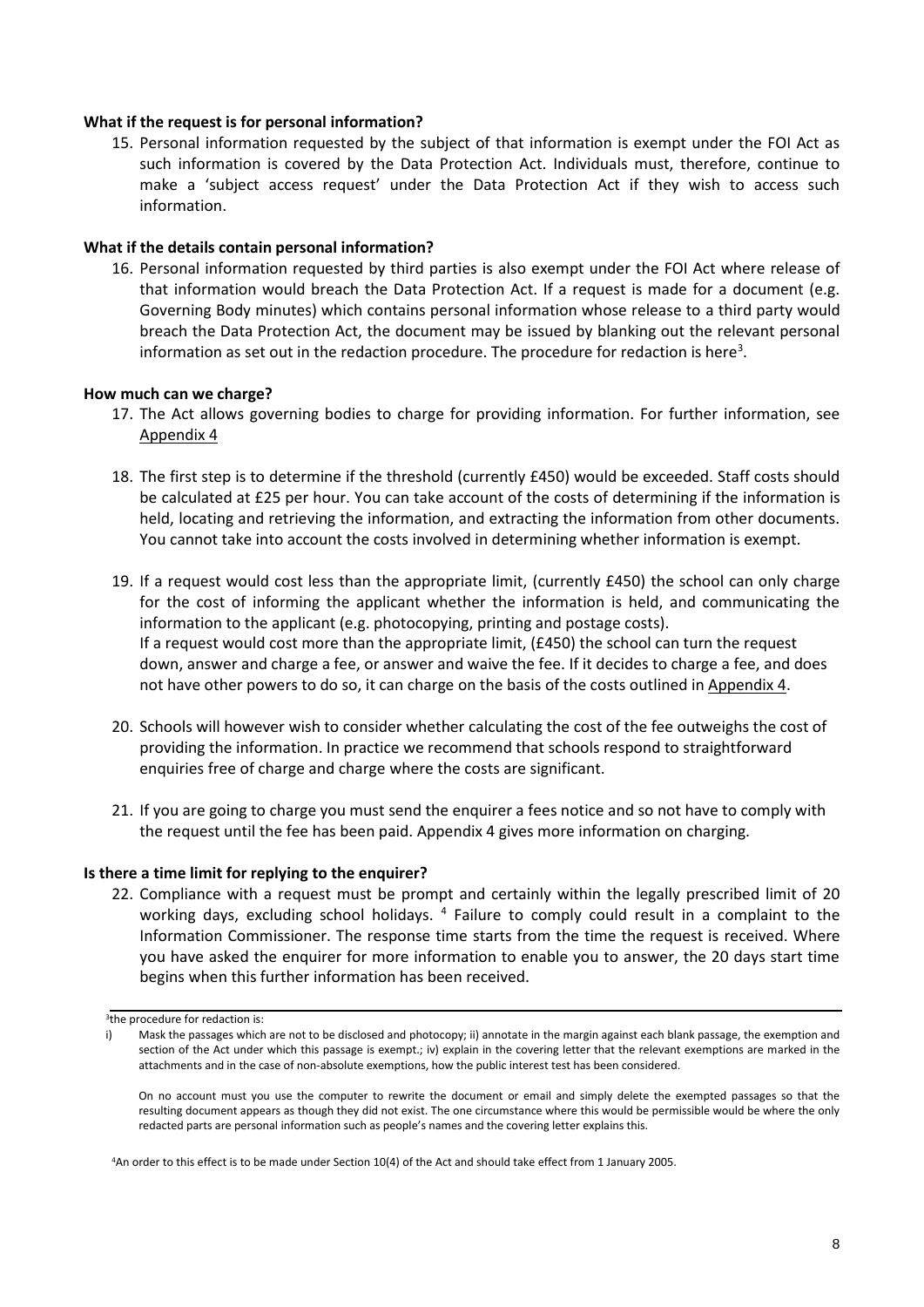- 23. If a qualified exemption applies and you need more time to consider the public interest test, you should reply within the 20 days stating that an exemption applies but include an estimate of the date by which a decision on the public interest test will be made. This should be within a "reasonable" time – in practice, it is recommended by the Department that normally this should be within 10 working days.
- 24. Where you have notified the enquirer that a charge is to be made, the time period stops until payment is received and then continues again once payment has been received.

#### **What action is required to refuse a request?**

- 25. If the information is not to be provided, the person dealing with the request must immediately contact the person in the school with delegated responsibility for FOI to ensure that the case has been properly considered and the reasons for refusal are sound. If it is decided to refuse a request, you need to send a refusals notice, which must contain
	- i) The fact that the responsible person cannot provide the information asked for;
	- ii) Which exemption(s) you are claiming apply;
	- iii) Why the exemption(s) apply to this enquiry (if it is not self-evident);
	- iv) Reasons for refusal if based on cost of compliance (see Appendix 4)
	- v) In the case of non-absolute exemptions, how you have applied the public interest test, specifying the public interest factors taken into account before reaching the decision (see Appendix 3)
	- vi) Reasons for refusal on vexatious or repeated grounds
	- vii) The internal complaints procedure
- 26. For monitoring purposes and in case of an appeal against a decision not to release the information or an investigation by the Information Commissioner, the responsible person must keep a record of all enquiries where all or part of the requested information is withheld and exemptions are claimed. The record must include the reasons for the decision to withhold the information. Records should be retained for 5 years. There are no requirements to keep records where you have supplied the information requested.

#### **What do I do if someone complains?**

- 27. Any written (including email) expression of dissatisfaction even if it does not specifically seek a review – should be handled through the school's existing complaints procedure which should be fair and impartial. The procedure should be clear and non bureaucratic. Wherever practicable the review should be handled by someone not involved in the original decision. The Governing Body should set and publish a target time for determining complaints and information on the success rate in meeting the target. The school should maintain records of all complaints and their outcome.
- 28. When the original request has been reviewed and the outcome is that the information should be disclosed this should be done as practicable. When the outcome is that procedures within the school have not been properly followed, the school should review procedures to prevent any recurrence. When the outcome upholds the school's original decision or action, the applicant should be informed of their right to appeal to the Information Commissioner. The appeal should be made in writing to:

FOI Compliance Team (complaints) Wycliffe House, Water Lane, Wilmslow, Cheshire SK9 5AF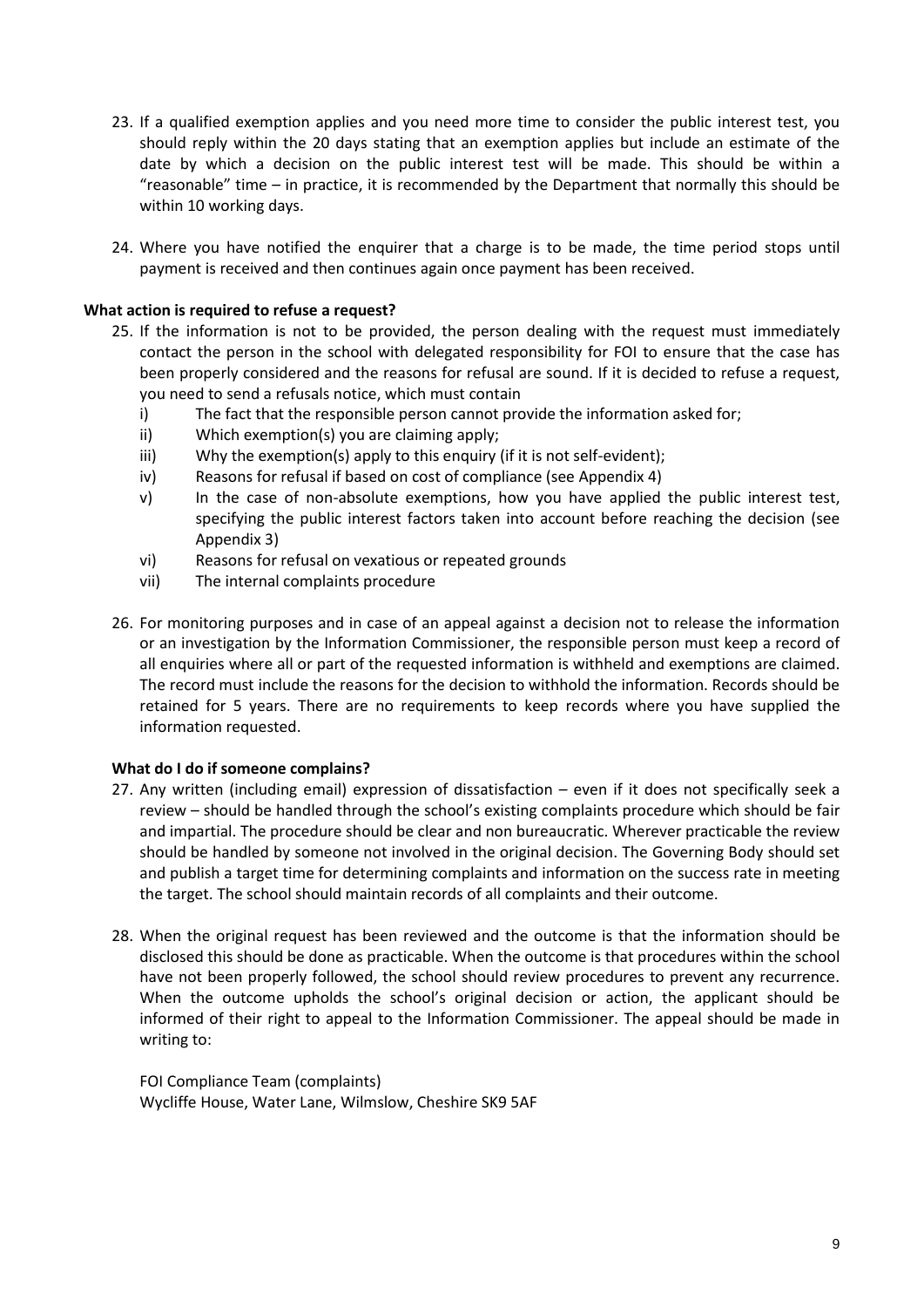# **Appendix 2 Exemptions**

*Note: This Appendix is taken from the DfE Guide for Maintained Schools on Full Implementation from January 2005.* 

- 1. Although decisions on disclosure should be made on a presumption of openness, the FOI Act recognises the need to preserve confidentiality and protect sensitive material in some circumstances.
- 2. You cannot withhold information in response to a valid request UNLESS one of the following applies:
	- An exemption to disclosure, or
	- The information sought it not held, or
	- The request is considered vexatious or repeated or
	- The cost of compliance exceeds the threshold (see Appendix 4)

# **The duty to confirm or deny**

- 3. A person applying for information has the right to be told if the information requested is held by the school, and if that is the case to have the information sent (subject to any of the exemptions). This obligation is known as the school's "duty to confirm or deny" that it holds the information. However, the school does not have to confirm or deny if:-
	- The exemption is an absolute exemption (see paragraph 6), or
	- In the case of qualified exemptions (see paragraph 8), confirming or denying would itself disclose exempted information

# **Exemptions**

- 4. A series of exemptions are set out in the Act which allow the withholding of information in relation to an enquiry. Some are very specialised in their application (such as national security) and would not usually be relevant to schools. There are more than 20 exemptions but schools are likely to use only a few of them.
- 5. There are two general categories of exemptions:-

**Absolute:** where there is no requirement to confirm or deny that the information is held, disclose the information or consider the public interest; and

**Qualified:** where, even if an exemption applies, there is a duty to consider the public interest in disclosing information

#### **What are the Absolute Exemptions?**

- 6. There are 8 absolute exemptions listed in the Act. Even where an absolute exemptions applies:-
	- It does not mean that you can't disclose in all cases; it means that disclosure is not required by the Act. A decision could be taken to ignore the exemption and release the information taking into account all the facts of the case
	- There is still a legal obligation to provide reasonable advice and assistance to the enquirer
- 7. The absolute exemptions in the Act are set out below. **Those which might be relevant to schools are marked with an \*:**

# **7.1 Information accessible to the enquirer by other means\*** (Section 21)

If information is reasonable accessible to the applicant by another route than the Act, it is exempt information. This is the case even if the enquirer would have to pay for the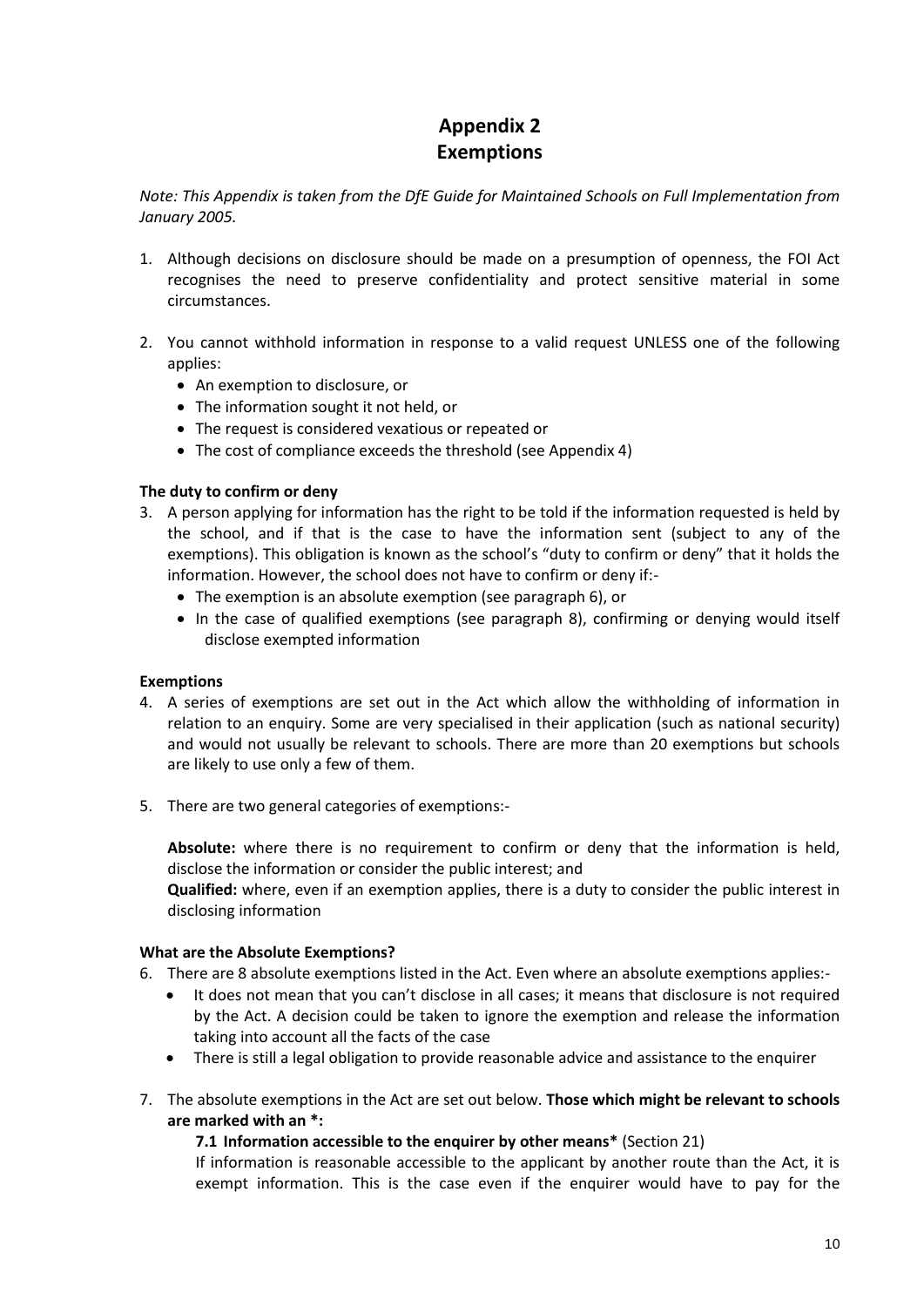information under that alternative route. This exemption includes cases where you are required to give information under other legislation, or where the information is available via the Publication Scheme.

**7.2 Information dealing with security matters** (Section 23) (see also qualified exemption under Section 24 on national security)

This applies to information directly or indirectly supplied by, or relating to, bodies dealing with security matters such as GCHQ, MI5, MI6, Special Forces and the National Criminal Intelligence Service.

**7.3 Court records** (Section 32) - (see also the qualified exemption under Section 30 concerning investigations and proceedings conducted by public authorities)

This applies to information related to proceedings in a court or tribunal or served on a public authority for the purposes of proceedings.

#### **7.4 Parliamentary Privilege** (Section 34)

This exempts information if it is required for the purpose of avoiding an infringement of the Parliamentary Privilege. Parliamentary privilege is an immunity whereby MPs cannot be prosecuted for sedition or sued for libel or slander over anything said during proceedings in the House.

**7.5 Prejudice to the effective conduct of public affairs** (Section 36) – see also the qualified exemption part of Section 36

This relates to the maintenance of the collective responsibility of Ministers.

**7.6 Personal Information\*** (Section 40) – see also the qualified exemption part of Section 40. Where enquirers ask to see information about themselves, this is exempt under the Act because it is covered by the Data Protection Act. Consult your existing school Data Protection guidance.

#### **7.7 Information provided in confidence\*** (Section 41)

This relates to information obtained from a person if its disclosure would constitute a breach of confidence actionable by that, or another, person.

#### **7.8 Prohibitions on disclosure\*** (Section 44)

Information is exempt where its disclosure is prohibited under any other legislation by order of a court or where it would constitute a contempt of court or where it is incompatible with any EC obligation.

#### **What are the Qualified Exemptions?**

**8** With qualified exemptions, even if it is decided that an exemption applies, there is a duty to consider the public interest in confirming or denying that the information exists and in disclosing information. Guidance on carrying out the public interest test is at Annex C. The qualified exemptions in the Act are set out below. **Those which might be relevant to schools are marked with an \*:**

#### **8.1 Information intended for future publication\*** (Section 22)

If at the time the request was made, information is held with a view to publication, then it is exempt from disclosure if it is reasonable that it should not be disclosed until the intended date of publication. This could apply for instance to statistics published at set intervals, for example annually or where information is incomplete and it would be inappropriate to publish prematurely<sup>5</sup>. Remember, you still have a legal duty to provide reasonable advice and assistance.

\_\_\_\_\_\_\_\_\_\_ <sup>5</sup>Note the following:-

<sup>•</sup> The intended publication does not have to be by the school, it can be by another person or body on behalf of the school

The date of publication does not have to be known, it could be at some future date (although it is recommended that some ideas of a likely date is given)

<sup>•</sup> The duty to confirm or deny does not apply if to do so would involve the disclosure of any of the relevant information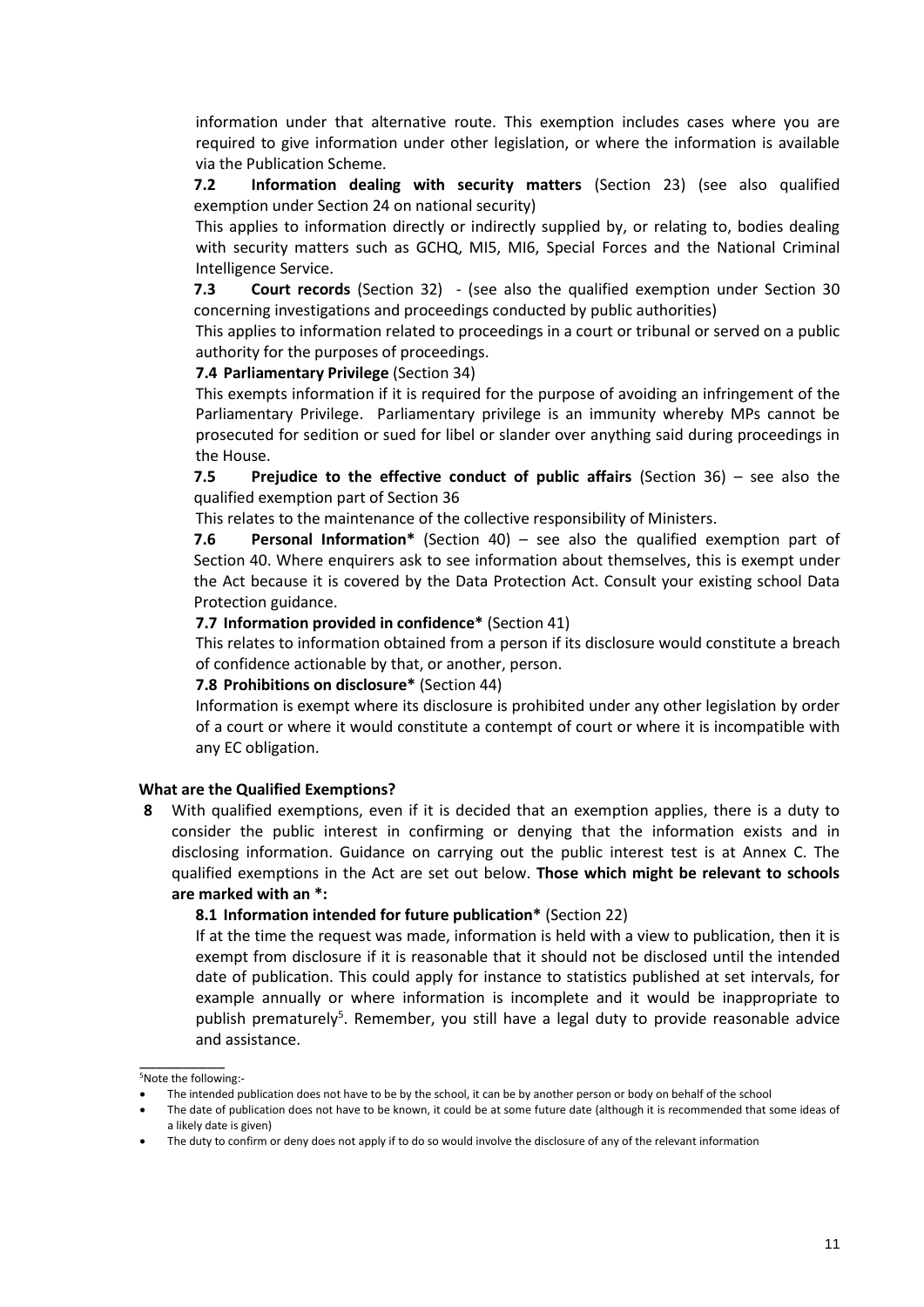#### **8.2 National security** (Section 24) (see also absolute exemption 23)

Information is exempt is exempt for the purposes of safeguarding national security. **8.3 Defence** (Section 26)

Information is exempt if its disclosure would prejudice the defence of the UK.

#### **8.4 International relations** (Section 27)

Information is exempt if its disclosure would or would be likely to, prejudice relations between the UK and any other state, international organisation.

#### **8.5 Relations within UK** (Section 28)

Information is exempt if its disclosure would or would be likely to, prejudice relations between any administration in the UK i.e. the Government, Scottish Administration, Northern Ireland Assembly, or National Assembly of Wales.

#### **8.6 The economy** (Section 29)

Information is exempt if its disclosure would, or would be likely to, prejudice the economic or financial interests of the UK

# **8.7 Investigations and proceedings conducted by public authorities\*** (Section 30)

Information is exempt if it has at any time been held by the school for the purposes of criminal investigations or proceedings, such as determining whether a person should be charged with an offence or whether a charged person is guilty, or investigations which may lead to a decision to institute criminal proceedings. The duty to confirm or deny does not apply to such information.

#### **8.8 Law enforcement\*** (Section 31)

Information which is not exempt under Section 30 Investigations and Proceedings, may be exempt under this exemption in the event that disclosure would, or would be likely to, prejudice the following among others:-

- The prevention or detection of crime
- The apprehension or prosecution of offenders
- The administration of justice
- The exercise of functions such as ascertaining if a person has broken the law, is responsible for improper conduct, whether circumstances justify regulatory action, ascertaining a person's fitness or competence in relation to their profession, ascertaining the cause of an accident or protecting or recovering charities or its properties
- Any civil proceedings brought by or on behalf of the school which arise out of an investigation carried out for any of the purposes mentioned above

The duty to confirm or deny does not arise where prejudice would result to any of these matters.

# **8.9 Audit Functions** (Section 33)

Information is exempt if its disclosure would, or would be likely to, prejudice the exercise of an authority's functions in relation to the audit of the accounts of other public authorities. It does not apply to internal audit reports.

**8.10 Formulation of the conduct of public affairs** (Section 36) (excluding matters covered by the absolute exemption part of Section 36)

*Information held is exempt information if it relates to the formulation or development of government policy, ministerial communications, advice by Law Officers (e.g. Attorney General) and the operation of any Ministerial private office*

**8.11 Prejudice to the conduct of public affairs** ( Section 36) (excluding matters covered by the absolute exemption part of Section 36)

Information likely to prejudice the maintenance of the convention of the collective *responsibility of Ministers or likely to inhibit the free and frank provision of advice or exchange of views.*

**8.12 Communications with the Queen\*** (Section 37)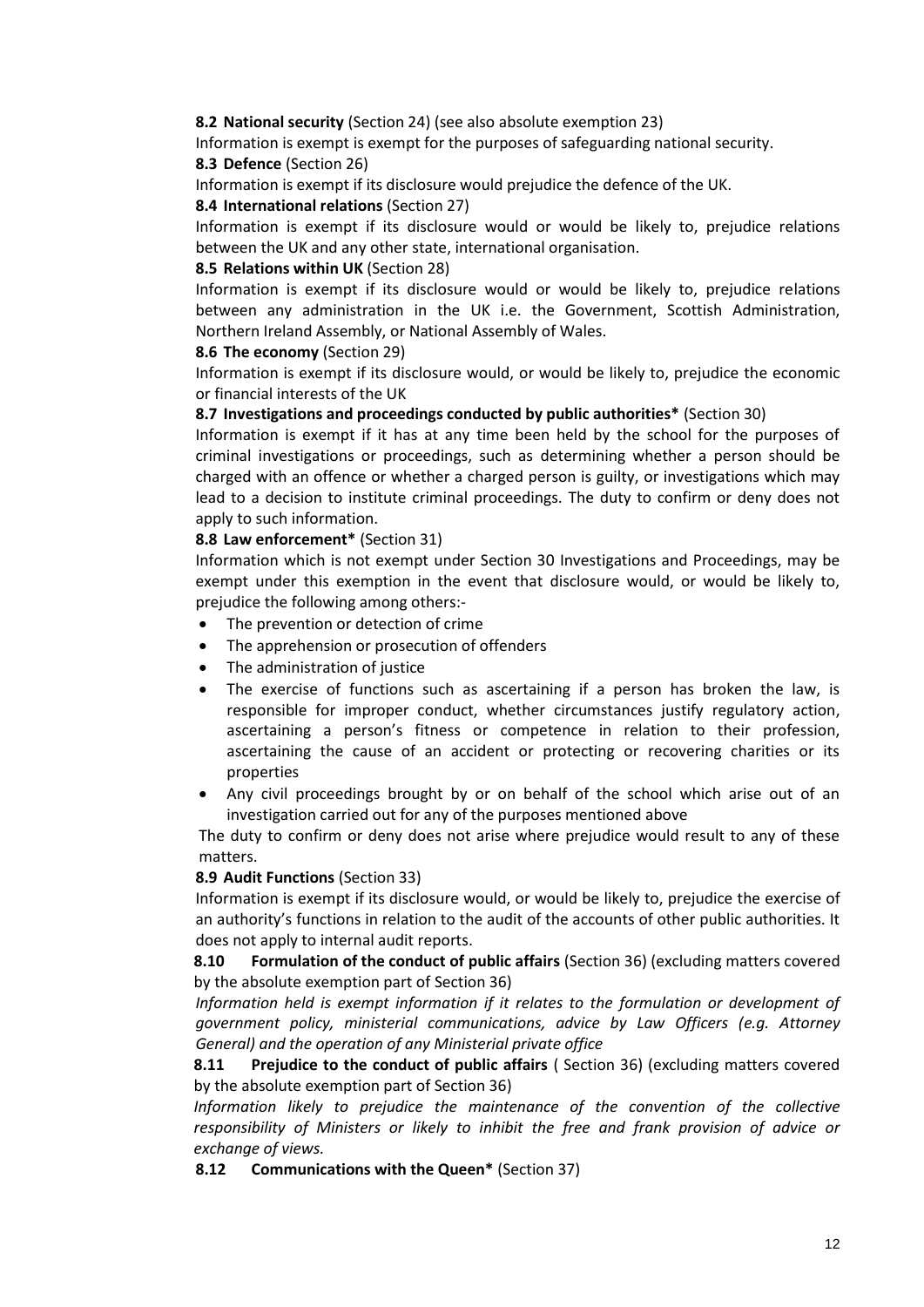Information is exempt if it relates to communications with the Queen, the Royal Family or Royal Household or if it relates to the award of honours. The duty to confirm or deny does not arise where this exemption applies.

#### **8.13 Health & Safety\*** (Section 38)

Information is exempt if its disclosure would or would be likely to endanger the safety or physical or mental health of any individual. The duty to confirm or deny does not arise where prejudice would result.

#### **8.14 Environmental information\*** (Section 39)

Information is exempt under FOI where it is covered by the Environmental Information Regulations. Environmental information can cover information relating to: air, water, land, natural sites, built environment, flora and fauna, and health. It also covers all information relating to decisions or activities affecting any of these.

**8.15 Personal Information\*** (Section 40) – see also the absolute exemption part of Section 40 Where an individual seeks information about themselves Data Protection Act powers apply.

Where the information concerns a third party, it is exempt if its disclosure would contravene the Data Protection Act, or the data protection principles; or if the person to whom the information relates would not have a right of access to it because if falls under one of the exemptions to the Data Protection Act. The duty to confirm or deny does not arise in relation to this information if doing so would be incompatible with any of the above.

#### **8.16 Legal professional privilege\*** (Section 42)

Legal professional privilege covers any advice given by legal advisers, solicitors and barristers. Generally such information will be privileged. A school wishing to disclose the information will need to seek consent from the provider of the advice. This exemption covers all such information where a claim to legal professional privilege can be maintained in legal proceedings. The duty to confirm or deny does not arise where to do so would involve the disclosure of such information.

# **8.17 Commercial interests\*** (Section 43)

Information is exempt if it constitutes a trade secret or would be likely to prejudice the commercial interests of any person or body (including the school). The duty to confirm or deny does not arise where prejudice would result to commercial interests but not where the information constitutes a trade secret.

#### **Protective Markings and Applying Exemptions**

**9** When considering if an exemption to disclosure should apply, bear in mind that the presence of a protective marking (Restricted, Confidential or Secret, with or without descriptors of such as Staff, Management, Commercial etc) does not constitute an exemption and is not in itself sufficient grounds on which to prevent disclosure. Each case must be considered on its merits.

# **Timing**

**10** Where information has previously been withheld, it must not be assumed that any subsequent requests for the same information will also be refused. Sensitivity of information decreases with age and the impact of any disclosure will be different depending on when the request is received. Therefore, for each request, it will be necessary to consider the harm that could result at the time of the request and, while taking into account any previous exemption applications, each case should be considered separately.

#### **Next Steps**

**11** In all cases, before writing to the enquirer, the person given responsibility for FOI by the school governing body will need to ensure that the case has been properly considered, and that the reasons for refusal, or public interest test refusal, are sound.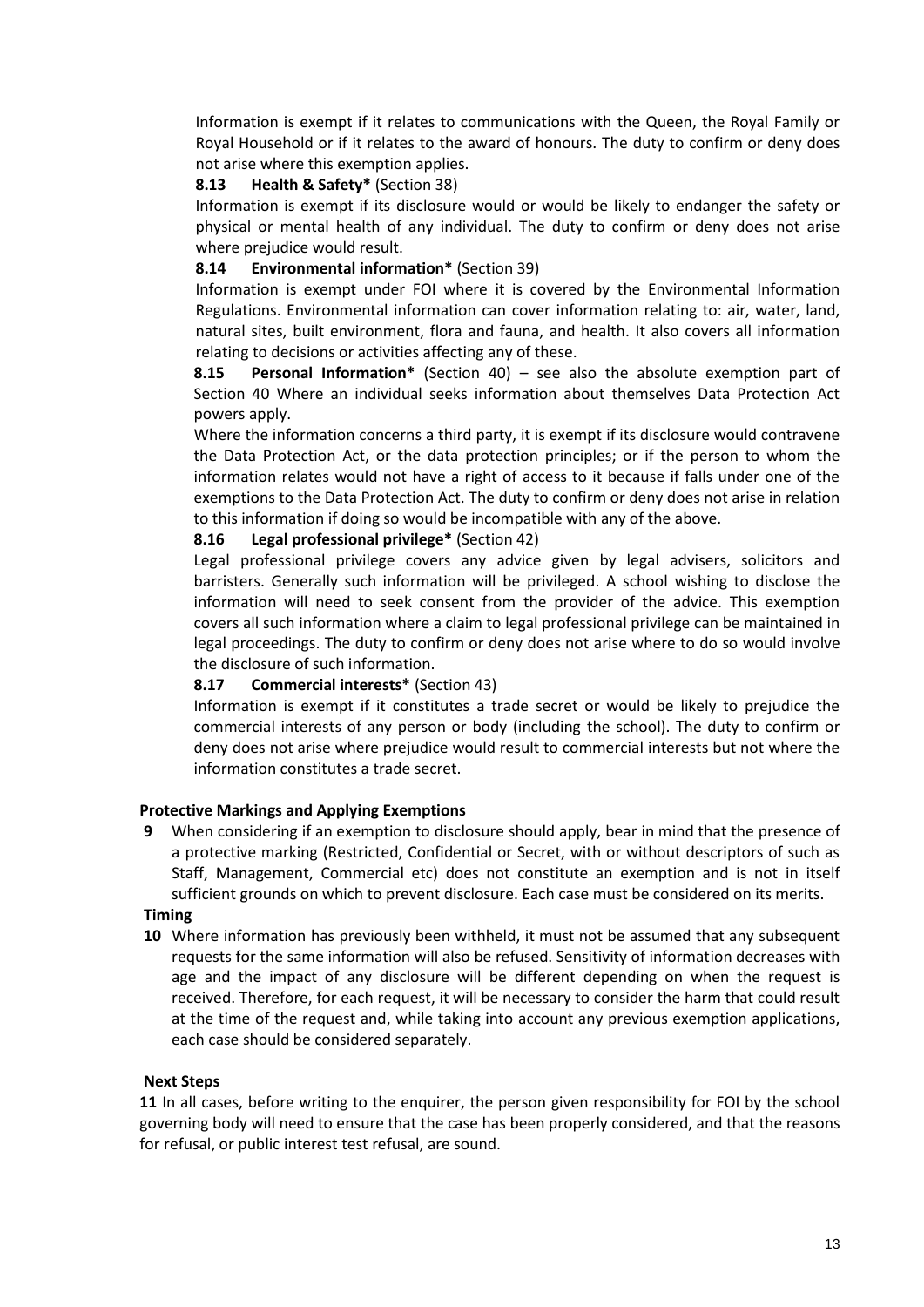# **Appendix 3 Applying the Public Interest Test**

*Note: This Appendix is taken from the DfE Guide for Maintained Schools on Full Implementation from January 2005.* 

#### **Background**

1. Having established that a qualified exemption(s) definitely applies to a particular case, you must then carry out a public interest test to identify if the public interest in applying the exemption outweighs the public interest in disclosing it. Therefore, unless it is in the public interest to withhold the information, it has to be released. Although precedent and a developed case law will play a part, individual circumstances will vary and each case will need to be considered on its own merits.

#### **Carrying out the test**

2. It is worth noting that what is in the public interest is not necessarily the same as that which may be of interest to the public. It may be irrelevant that a matter may be the subject of public curiosity. In most cases it will be relatively straightforward to decide where the balance of the public interest in disclosure lies. However, there will inevitably be cases where the decision is a difficult one. Applying such a test depends to a high degree on objective judgement and a basic knowledge of the subject matter and its wider impact in the school and possibly wider. Factors that might be taken into account when weighing the public interest include:-

| <b>For Disclosure</b>                                        | <b>Against Disclosure</b>                                     |
|--------------------------------------------------------------|---------------------------------------------------------------|
| Is disclosure likely to increase access to information held  | Is disclosure likely to distort public reporting or be        |
| by the school?                                               | misleading because it is incomplete?                          |
| Is disclosure likely to give the reasons for a decision or   | Is premature disclosure likely to prejudice fair scrutiny, or |
| allow individuals to understand decisions affecting their    | release sensitive issues still on the internal agenda or      |
| lives or assist them in challenging those decisions?         | evolving?                                                     |
| Is disclosure likely to improve the accountability and       | Is disclosure likely to cause unnecessary public alarm or     |
| transparency of the school in the use of public funds and    | confusion?                                                    |
| help to show that it obtains value for money?                |                                                               |
| Is disclosure likely to contribute to public debate and      | Is disclosure likely to seriously jeopardise the school's     |
| assist the understanding of existing or proposed decision-   | legal or contractual position?                                |
| making?                                                      |                                                               |
| Is disclosure likely to increase public participation in     | Is disclosure likely to infringe other legislation e.g. Data  |
| decision-making?                                             | Protection Act?                                               |
| Is disclosure likely to increase public participation in     | Is disclosure likely to create a controversial precedent on   |
| political processes in general?                              | the release of information or impair your ability to obtain   |
|                                                              | information in the future?                                    |
| Is disclosure likely to bring to light information affecting | Is disclosure likely to adversely affect the school's proper  |
| public safety?                                               | functioning and discourage openness in expressing             |
|                                                              | opinions?                                                     |
| Is disclosure likely to reduce further enquiries on the      | If a large amount of information on the topic has already     |
| topic?                                                       | been made available, would further disclosure shed any        |
|                                                              | more light or serve any useful purpose?                       |

#### 3. Note also that:

- Potential or actual embarrassment to, or loss of confidence in, the school, staff or governors is NOT a valid factor
- The fact that the information is technical, complex to understand and may be misunderstood may not of itself be a reason to withhold information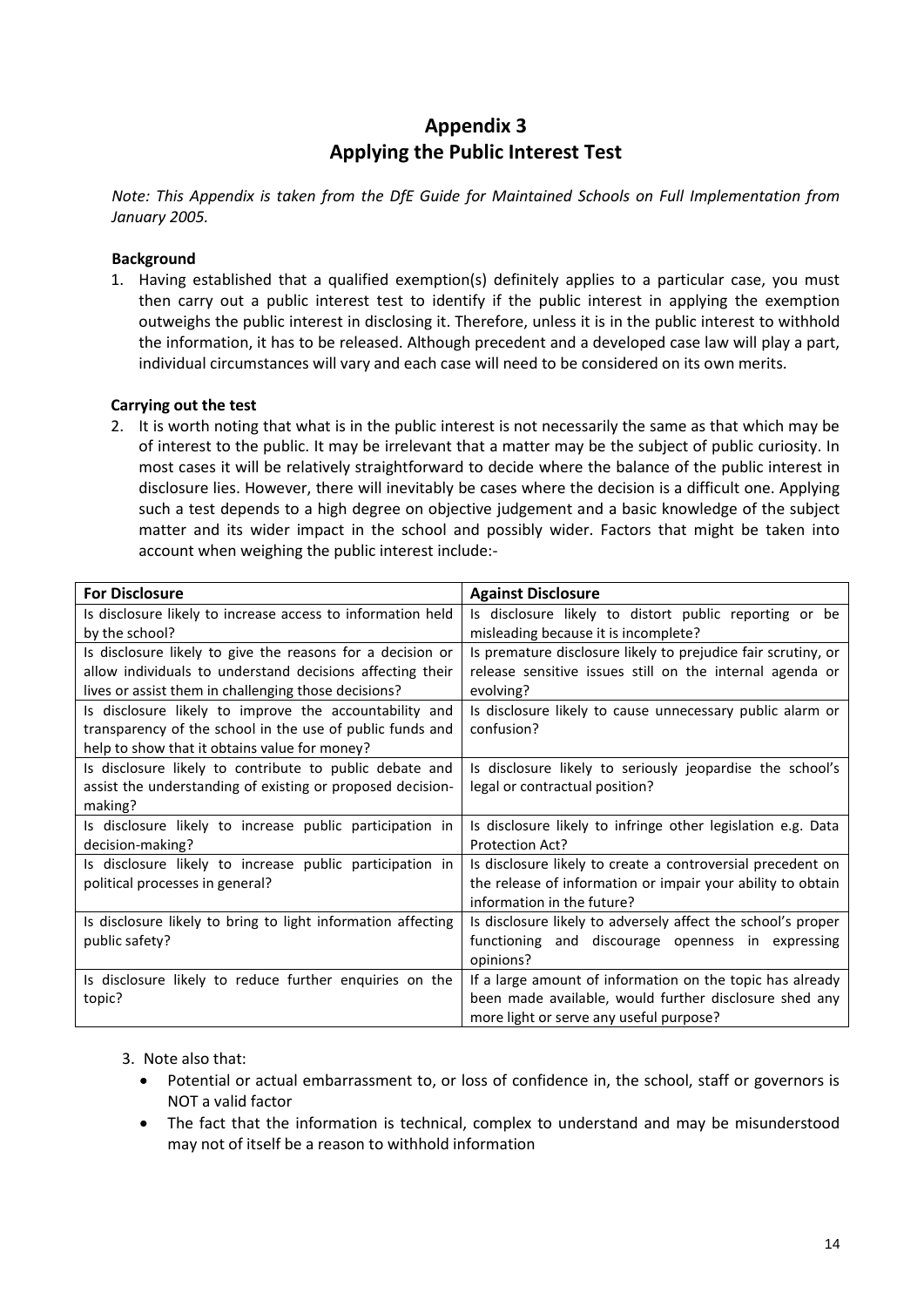- The potential harm of releasing information will reduce over time and should be considered at the time the request is made rather than by reference to when the relevant decision was originally taken
- The balance of the public interest in disclosure cannot always be decided on the basis of whether the disclosure of particular information would cause harm, but on certain higher order considerations such as the need to preserve confidentiality of internal discussions
- A decision not to release information may be perverse i.e. would a decision to withhold information because it is not in the public interest to release it, itself result in harm to public safety, the environment or a third party?
- 4. You will need to record the answers to these questions and the reasons for those answers. Deciding on the public interest is not simply a matter of adding up the number of relevant factors on each side. You need to decide how important each factor is in the circumstances and go on to make an overall assessment.

#### **For Disclosure**

5. Where the balance of the public interest lies in disclosure, the enquiry should be dealt with and the information required should be made available. Where the facts are equallybalanced, the decision should usually favour the disclosure (but see 3<sup>rd</sup> bullet point above).

#### **Against Disclosure**

6. After carrying out the public interest test if it is decided that the exemption should still apply, proceed to reply to the request.

There will be occasions when it has been decided that a qualified exemption applies but consideration of the public interest test may take longer. In such a case, you must contact the enquirer within 20 working days stating that a particular exemption applies, but including an estimate of the date by which a decision on the public interest test will be made. This should be within a "reasonable" time  $-$  in practice, it is recommended this decision is made and communicated within the 20 days but where not possible it is suggested that no more than 10 working days beyond the 20 days should be allowed.

# **Appendix 4 Charging**

*Note: This Appendix is based on the guidance from the DfE and the Department for Constitutional Affairs. A summary of the DCA guidance can be found at[: www.dca.gov.uk/foi/feeguides.htm](http://www.dca.gov.uk/foi/feeguides.htm) Important: Different charges apply for requests under the Data Protection Act.*

#### **May I charge a fee?**

FOI does not require charges to be made but schools have discretion to charge applicants a fee in accordance with the Fees Regulations (fees Regulations on the DCA website [www.dca.gov.uk/foi/secleg.htm\)](http://www.dca.gov.uk/foi/secleg.htm)

#### **What steps should we take in considering whether to charge?**

Step 1. Is the information exempt for the purposes of the FOI Act? If information is exempt, then fees do not apply. You may not know if information is exempt until it has been located and checked. However, there are many instances, for example information in your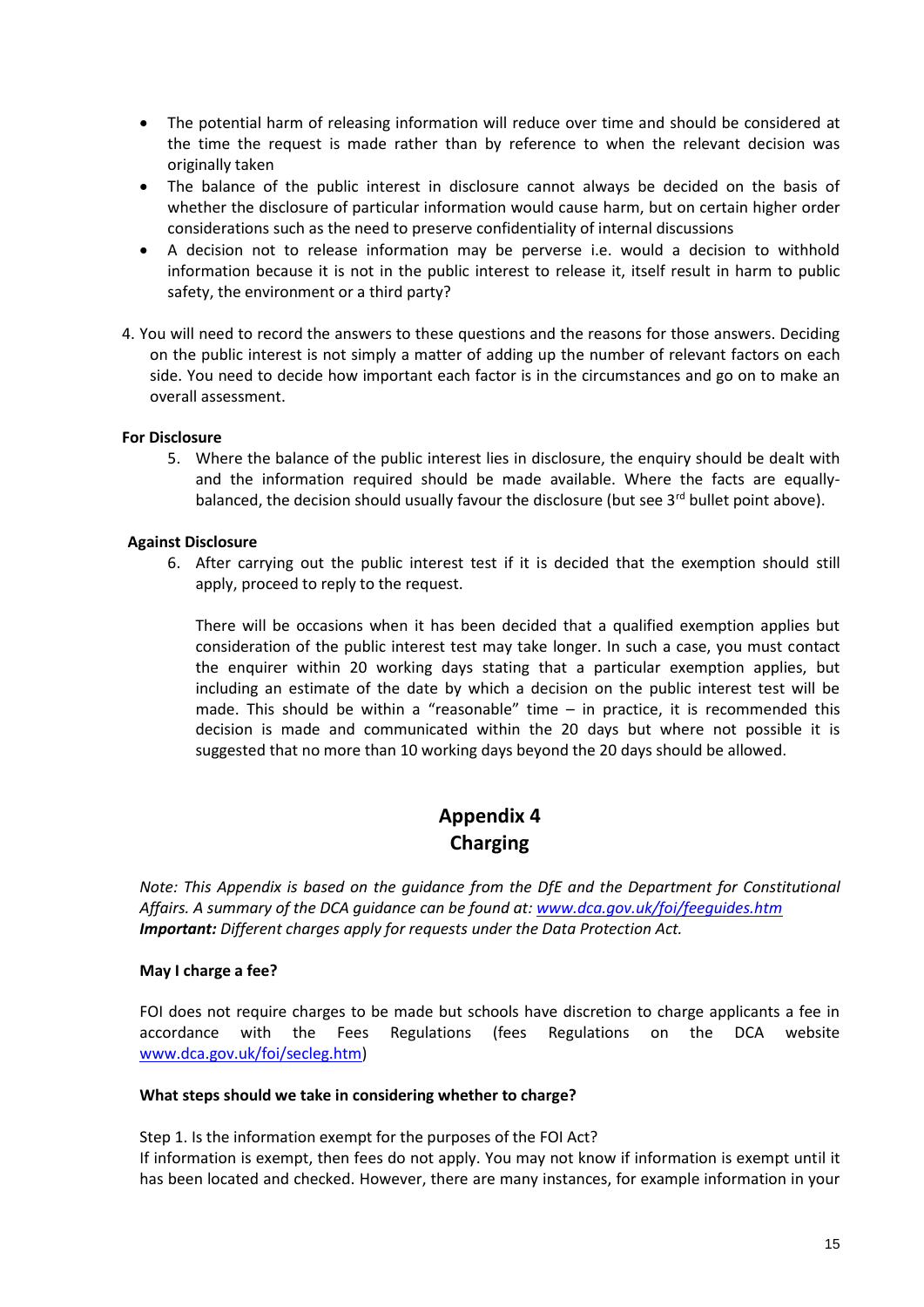publication scheme, when it is automatically exempt. If you wish to charge for information in your publication scheme, this should be made clear in the scheme itself. The school would need to contact the enquirer to inform them that the information is exempt, and how to obtain it.

Step 2. Do you wish to calculate whether the cost of the request would exceed the appropriate limit (currently £450)?

In many cases, it will be obvious that the request would cost less than the appropriate limit, so there would be little point in making the calculation.

#### Step 3. Calculate the appropriate limit

Staff costs are calculated at £25 per hour. When calculating whether the limit is exceeded, schools can take account of the costs determining whether the information is held, locating and retrieving the information, and extracting the information from other documents. They cannot take account of the costs involved with considering whether information is exempt under the Act.

#### Step 4. Requests costing less than the limit.

If a request would cost less than the limit, schools can only charge for the cost of informing the applicant whether the information is held, and communicating the information to the applicant (e.g. photocopying, printing and postage costs).

#### Step 5. Requests exceeding the limit

If a request would cost more than the limit, the school can turn the request down, answer and charge a fee, or answer and waive the fee.

If you choose to comply with a request where the estimated cost exceeds the threshold you should calculate the charge as outlined in Step 3, plus the costs of informing the applicant whether the information is held, and communicating the information to them (e.g. printing and postage costs)

Step 6. For all requests, schools should have regard to the following two points:

- The duty to provide advice and assistance to applicants. If planning to turn down a request for cost reasons, or charge a high fee, you should contact the applicant in advance to discuss whether they would prefer the scope of the request to be modified so that, for example, it would cost less than the appropriate limit.
- Maximum amount that can be charged. The Regulations set out the maximum amount that can be charged. However there is nothing to stop schools charging a lesser or no fee. Governing bodies should develop a consistent policy on charging.

#### **May I aggregate the costs where there are multiple requests?**

Where two or more requests are made to the school by different people who appear to be acting together or as part of a campaign the estimated cost of complying with any of the requests is to be taken to be the estimated total cost of complying with them all, provided that:

- a) The two or more requests referred to in that section are for information which is on the same subject matter or is otherwise related;
- b) The last of the requests is received by the school before the twentieth working day following the date of receipt of the first of the requests; and
- c) It appears to the school that the requests have been made in an attempt to ensure that the prescribed costs of complying separately with each request would not exceed the appropriate limit.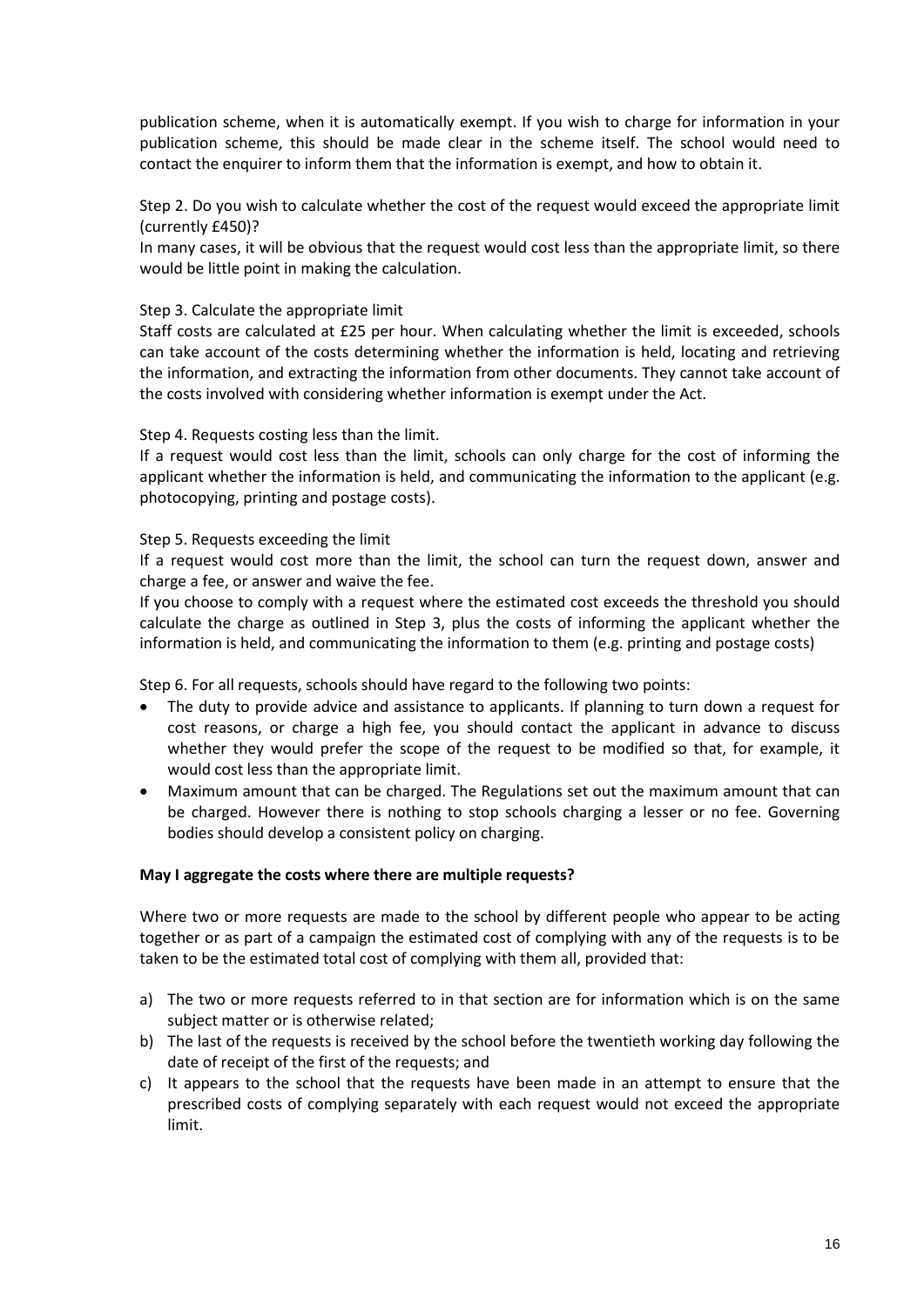If you get multiple requests for the same information, it is good practice to include the information in your publication scheme.

#### **How do I inform the applicant of the fee?**

- 1. Where you intend to charge a fee for complying with a request for information then the school must give the person requesting the information notice in writing (the "fees notice") stating that a fee of the amount specified in the notice is to be charged for complying.
- 2. Where a fees notice has been given to the person making the request, you do not need to comply with the request unless the fee is paid within three months of the notice being received.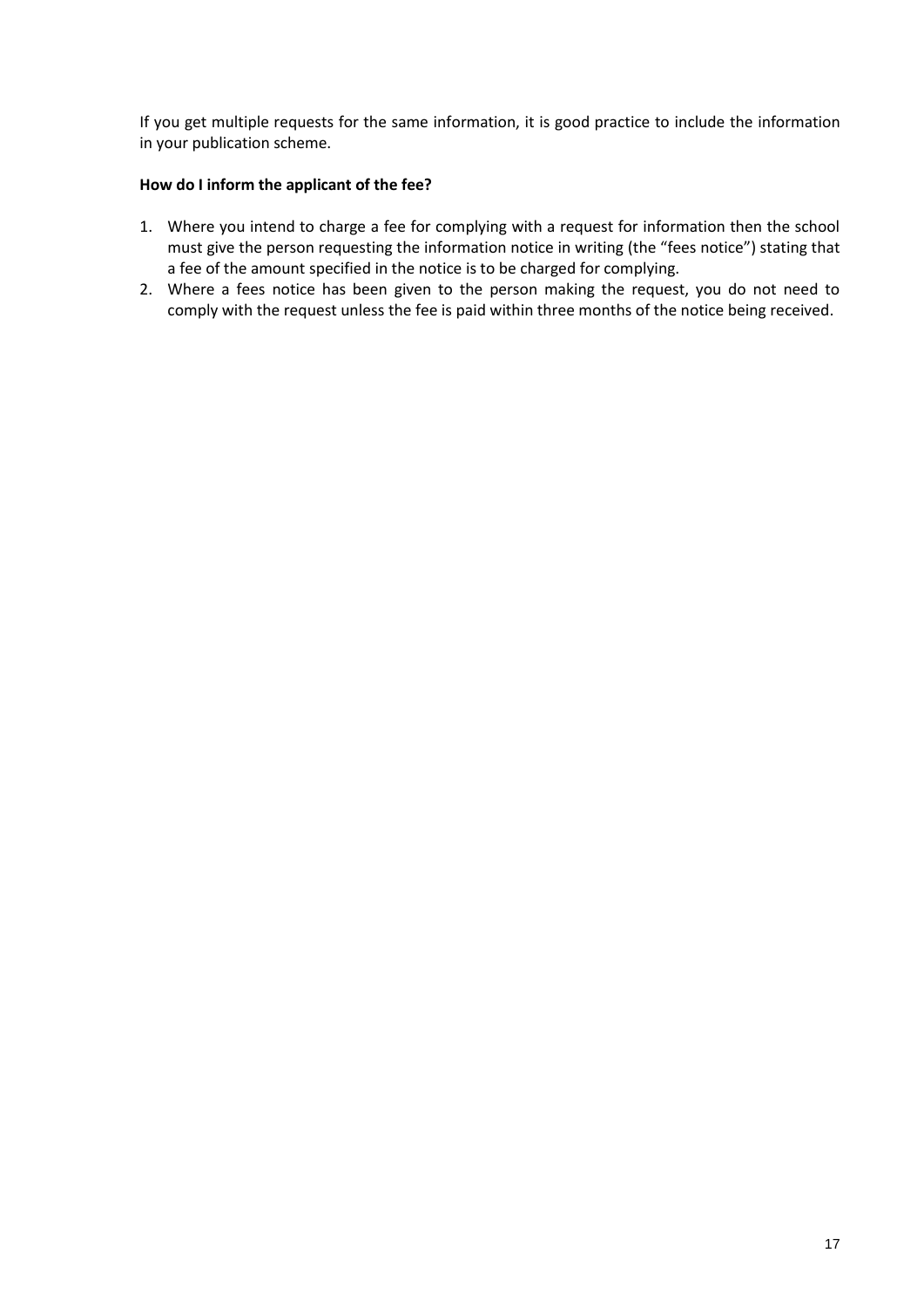# **Appendix 5 Standard Letters**

# **5.1 To inform the enquirer the school does not hold the requested information.**

# **{Applicant Address}**

**{Date}**

# **Dear {Name}**

Thank you for your request for information received on .

We have conducted a thorough search of our records and unfortunately we are unable to locate the information you requested. This may be because the school has never held this information or that the information is older than the statutory requirements for retention and has been legally destroyed in accordance with our retention schedules.

If you have any comments relating to how your request has been handled by our school, please contact **{Name and address of contact for complaints procedure}.**

Yours sincerely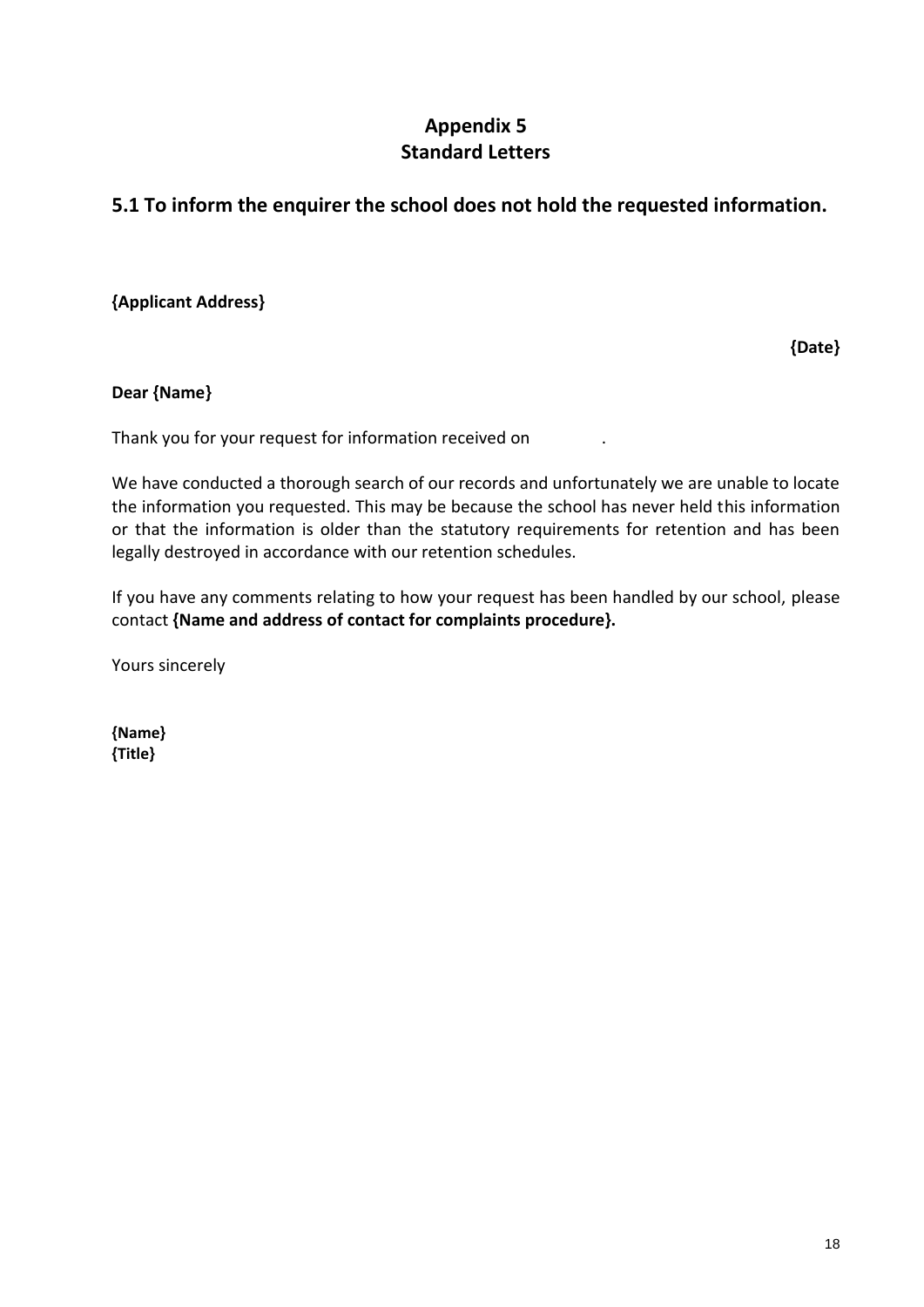**5.2 To inform the enquirer you are transferring the request to another public body.** 

# **{Applicant Address}**

**{Date}**

# **Dear {Name}**

Thank you for your request for information received on . To the best of our knowledge the requested information is not held within the school. However, we believe that **{Name and address of organisation}** may hold the information you require. We will therefore need to transfer the request to them.

If you have an objection to this transfer you should let us know as soon as possible by writing to **{Address}** or telephoning 01 and asking for **{Name of Officer dealing with the request}**.

If you have any comments relating to how your request has been handled by our school, please contact **{Name and address of contact for complaints procedure}.**

Yours sincerely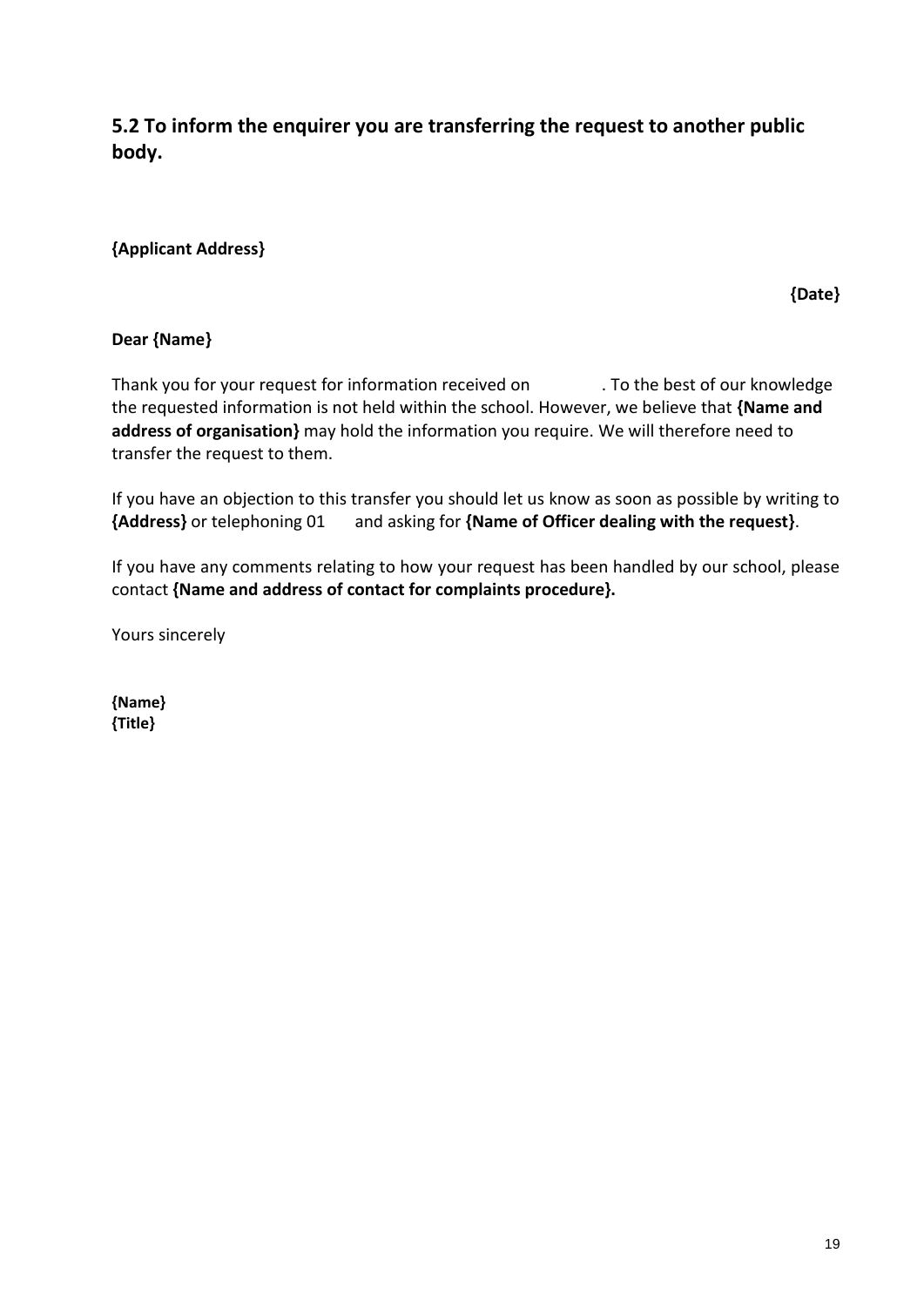# **5.3 To seek clarification of a request.**

# **{Applicant Address}**

**{Date}**

# **Dear {Name}**

Thank you for your request for information received on . From the information described, we have been unable to identify the information you require.

Could you please give us more information relating to:**{Include specific information you require, try to ensure that terms may be unfamiliar to the requestor are explained}.**

The Freedom of Information Act 2000 requires that we deal with requests such as this within 20 working days. We are not required to include any time whilst waiting for clarification of a request. We will endeavour to proceed with your request as soon as you supply the information required. If we have not received a reply within three months we will treat this request as cancelled.

If you have any comments relating to how your request has been handled by our school, please contact **{Name and address of contact for complaints procedure}.**

Yours sincerely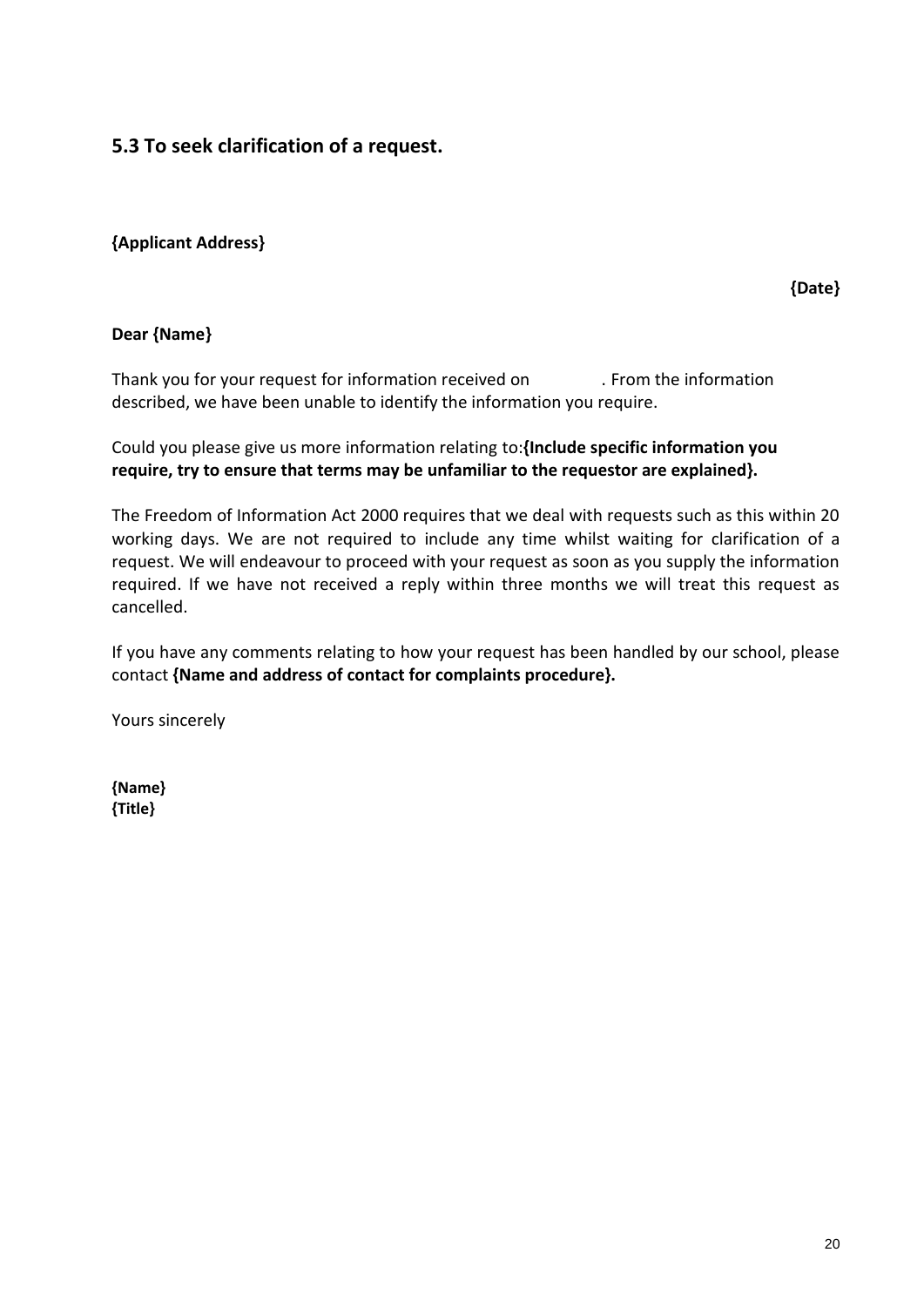**5.4 To inform the enquirer that the information they want is already publicly available.** 

# **{Applicant Address}**

**{Date}**

#### **Dear {Name}**

Thank you for your request for information received on .

The information which you requested is already available to the public via our school publication scheme, which is available from the school office or on our website **{website address}.**

If you have any comments relating to how your request has been handled by our school, please contact **{Name and address of contact for complaints procedure}.**

Yours sincerely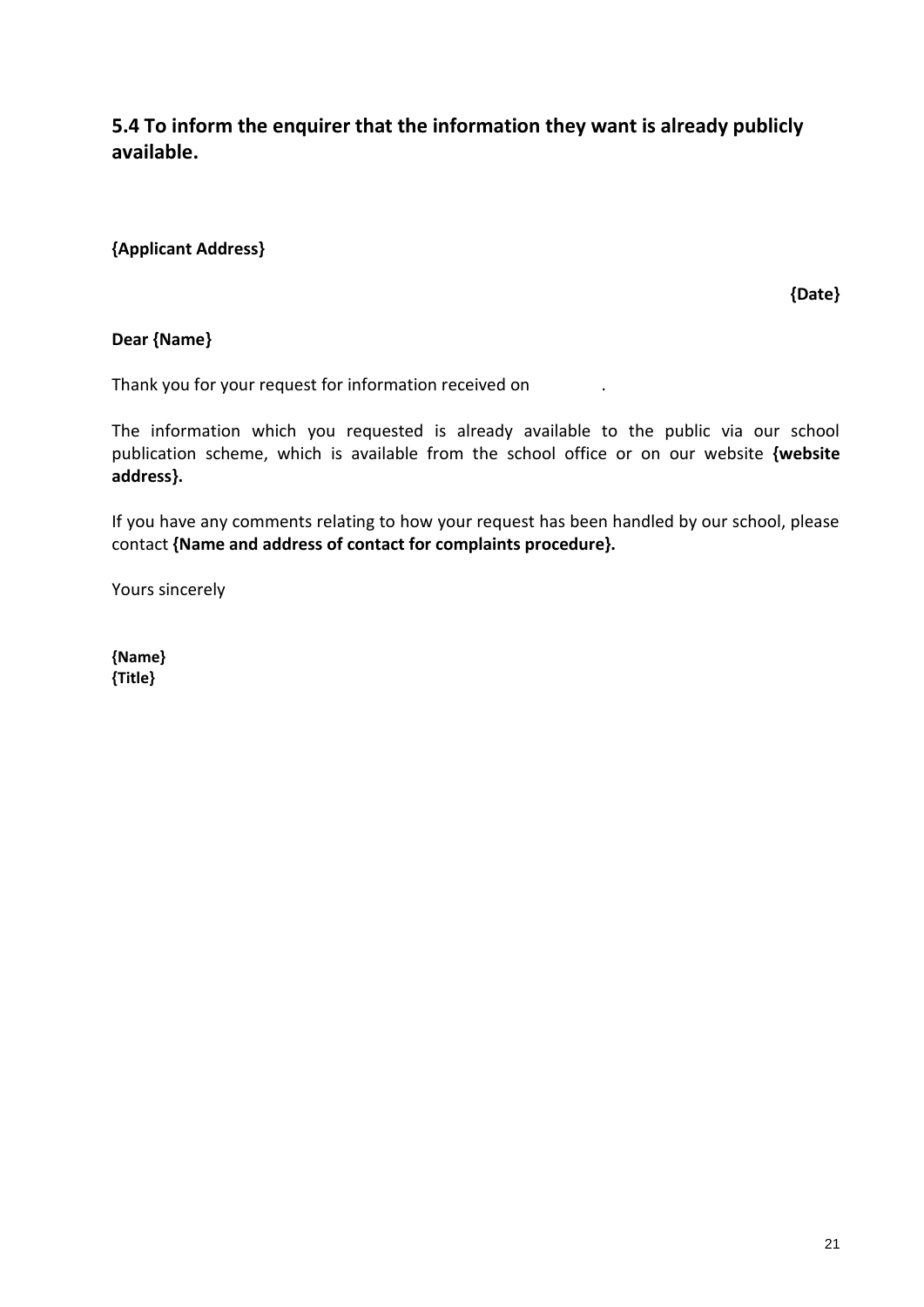**5.5 To inform the enquirer of any charges to be made for complying with their request.** 

# **{Applicant Address}**

**{Date}**

# **Dear {Name}**

Thank you for your request for information received on . It is estimated that the time to find this information will be hours. The cost of this search will exceed the statutory ceiling of £450.00 for free searching time allowed under the Freedom of Information Act 2000 (The Freedom of Information and Data Protection (Appropriate Limit and Fees) Regulations 2004).

To proceed with your request we will require a fee of £ **{supply details of local address and payment details}.** We will continue with the search on receipt of payment, however if we have not received a reply within three months we will cancel the request.

If you have any comments relating to how your request has been handled by our school, please contact **{Name and address of contact for complaints procedure}.**

Yours sincerely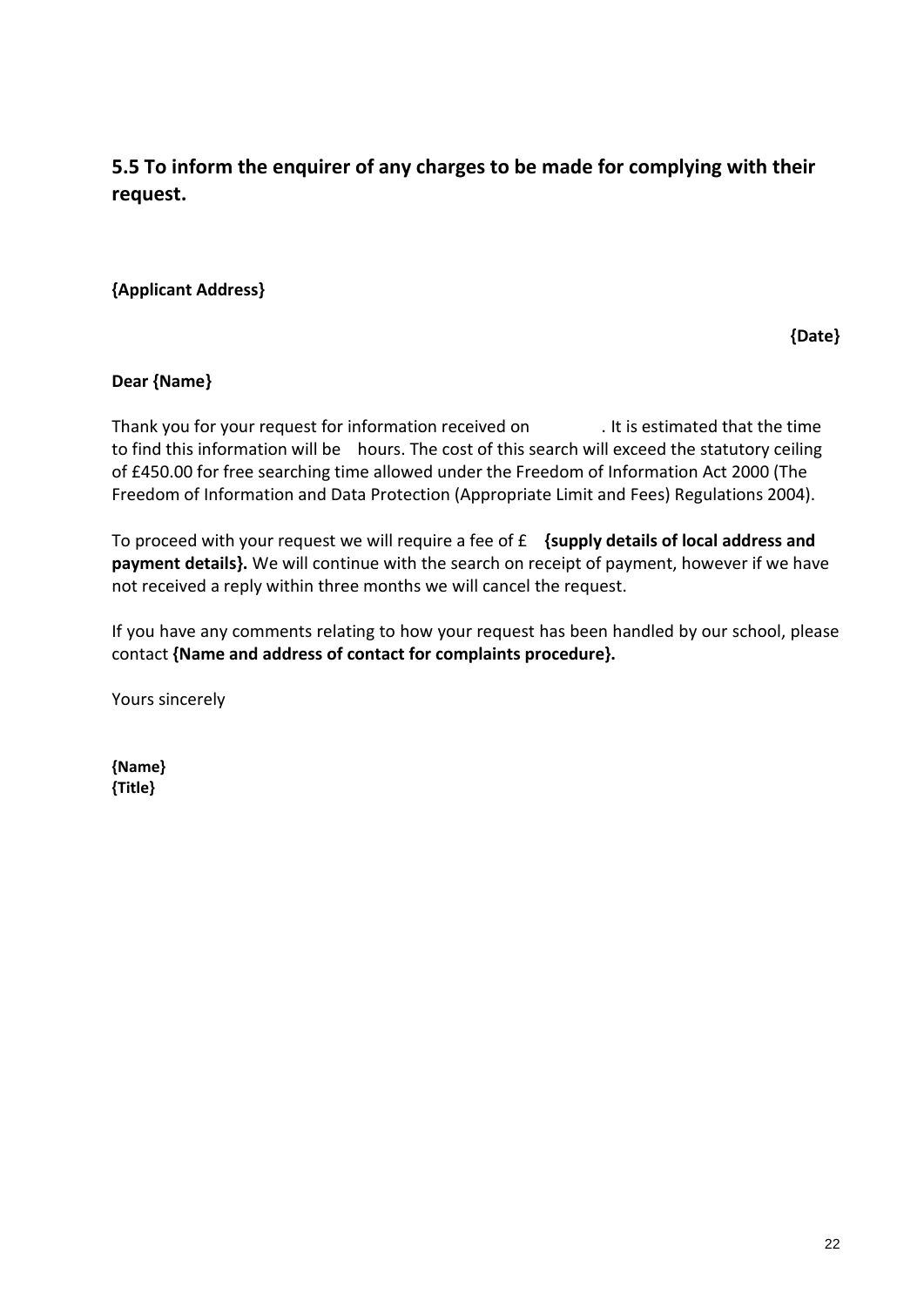# **MODEL PUBLICATION SCHEME**

The following list of documents is available from Honiton Community College (the list is based on the expected information as listed on the ICO (Information Commissioner's Office) website (webarchive.nationalarchives.gov.uk)):

# **Who we are and what we do**

Organisational information, structures, locations and contacts.

We would expect information in this class to be current information only.

# • **School prospectus**

The statutory contents of the school prospectus, as follows:

 - information about the implementation of the governing body's policy on pupils with special educational needs (SEN).

 - a description of the policies relating to disabled pupils, including facilities to improve access and the accessibility plan.

Once the prospectus has been published and made available to parents, access to it should be available to anyone.

# • **Governing Body**

The names, and contact details of the governors should be available and the basis on which they have been appointed.

# • **School session times and term dates**

Details of school session times and dates of school terms and holidays.

# • **Location and contact information**

The address, telephone number and website for the school together with the names of key personnel.

# **What we spend and how we spend it**

Financial information about projected and actual income and expenditure, procurement, contracts and financial audit.

The minimum we would expect is that financial information for the current and previous two financial years should be available.

# • **Annual budget plan and financial statements**

Details of the Individual Schools Budget distributed by the Local Authority and the school's annual income and expenditure returns.

# • **Capital funding**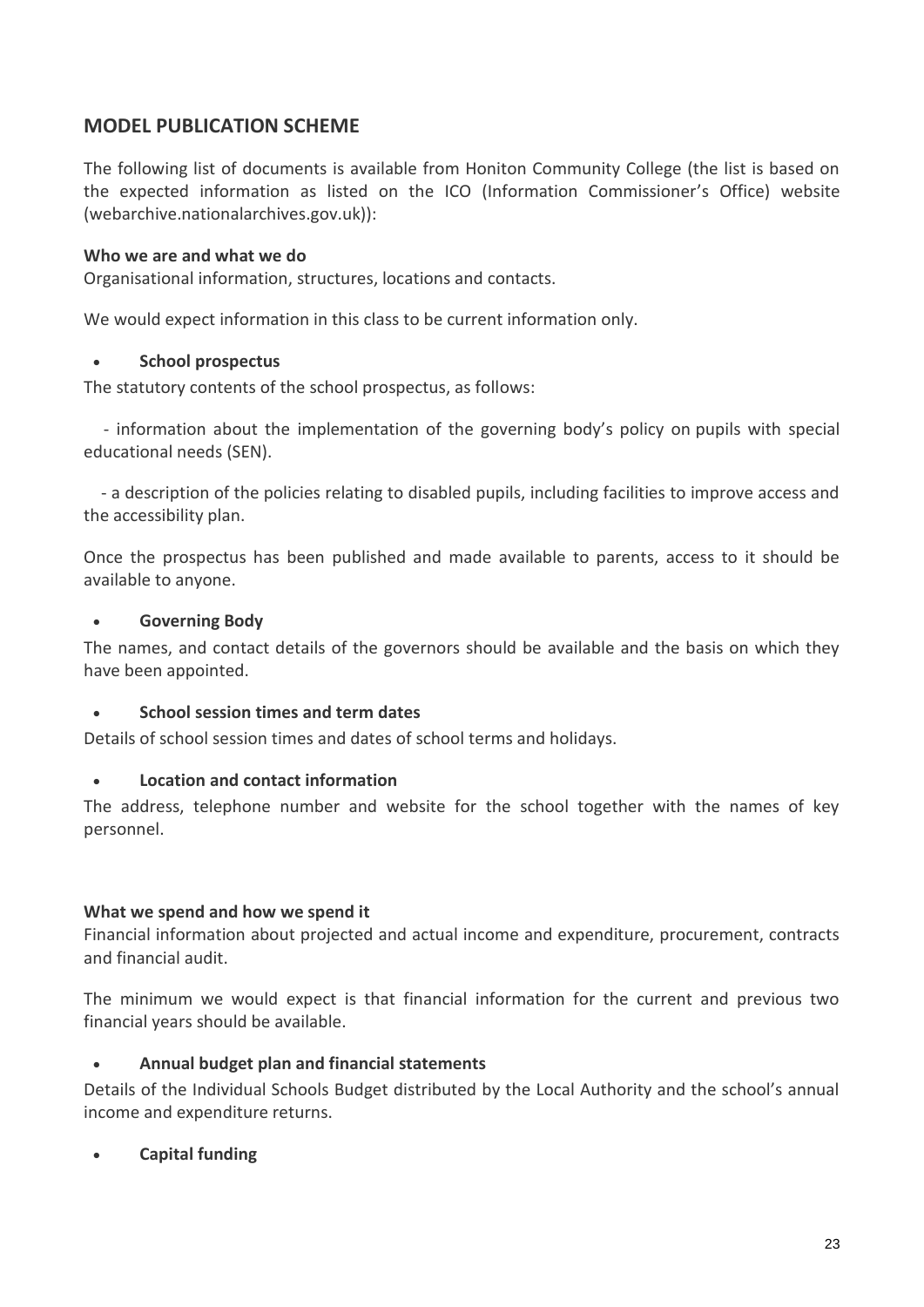Details of the capital funding allocated to the school together with information on related building projects and other capital projects.

# • **Additional Funding**

Income generation schemes and other sources of funding. (Specialist secondary schools may have additional government funding and arrangements with private sector sponsors.)

# • **Procurement and contracts**

Details of procedures used for the acquisition of goods and services. Details of contracts that have gone through a formal tendering process.

# • **Pay policy**

The statement of the school's policy and procedures regarding teachers' pay.

# • **Staffing and grading structure**

# • **Governors' allowances**

Details of allowances and expenses that can be claimed or incurred.

# **What our priorities are and how we are doing**

Strategies and plans, performance indicators, audits, inspections and reviews.

The minimum we would expect in this class is current information.

Below is a list of the type of information that we would expect schools to have readily available for publication. Any other reports or recorded information showing the school's planned or actual performance should normally be included.

# • **Performance management information**

Performance management policy and procedures adopted by the governing body.

# • **Schools future plans**

Any major proposals for the future of the school involving, for example, consultation or a change in school status.

# • **Every Child Matters / child protection**

The contribution of the school to the five Every Child Matters outcomes. The policies and procedures that are in place to ensure that functions are exercised with a view to safeguarding and promoting the welfare of children in compliance with any guidance issued by the Secretary of State.

# **How we make decisions**

Decision-making processes and records of decisions.

We would expect information in this class to be available at least for the current and previous three years.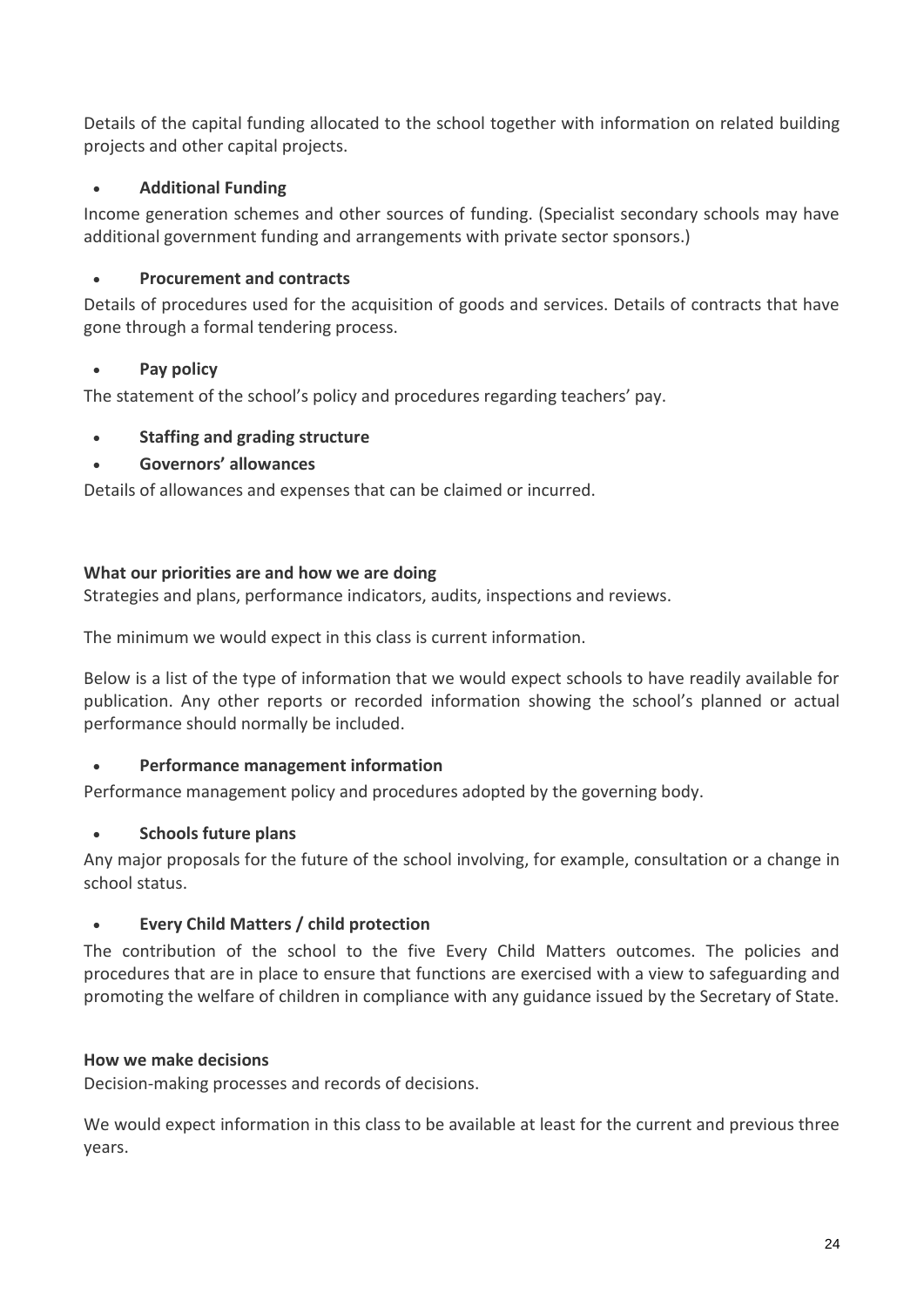# • **Admissions policy / decisions**

The school's admission arrangements and procedures, together with information about the right of appeal. Individual admission decisions would not be expected to be published, but information on application numbers/patterns of successful applicants (including criteria on which applications were successful) should be if this information is held by the school.

# • **Minutes of meetings of the Governing body and its sub-committees**

Minutes, agendas and papers considered at such meetings should be published as soon as practicable, with the exception of information that is properly considered to be private to the meeting.

# **Our policies and procedures**

Current written protocols, policies and procedures for delivering our services and responsibilities.

We would expect information in this class to be current only.

# • **School policies**

This will include school policies and procedures together with other information related to the school such as charging and remissions policy, health and safety and risk assessment, complaints procedure, staff conduct policy, discipline and grievance policies, pay policy, staffing structure implementation plan. It will also include policies and procedures for handling information requests.

# • **Pupil and Curriculum policies**

This will include such policies as home-school agreement, curriculum, sex education, special educational needs, accessibility, race equality, careers education (Key Stage 4 pupils) and pupil discipline.

# • **Records management and personal data policies**

This will include information security policies, records retention, destruction and archive policies, and data protection (including data sharing) policies.

# • **Equality and diversity**

This will also include policies, schemes, statements, procedures and guidelines relating to equal opportunities.

# • **Policies and procedures for the recruitment of staff**

If vacancies are advertised as part of recruitment policies, details of current vacancies will be readily available.

# • **Charging regimes and policies**

Details of any statutory charging regimes should be provided. Charging policies should include charges made for information routinely published. They should clearly state what costs are to be recovered, the basis on which they are made, and how they are calculated.